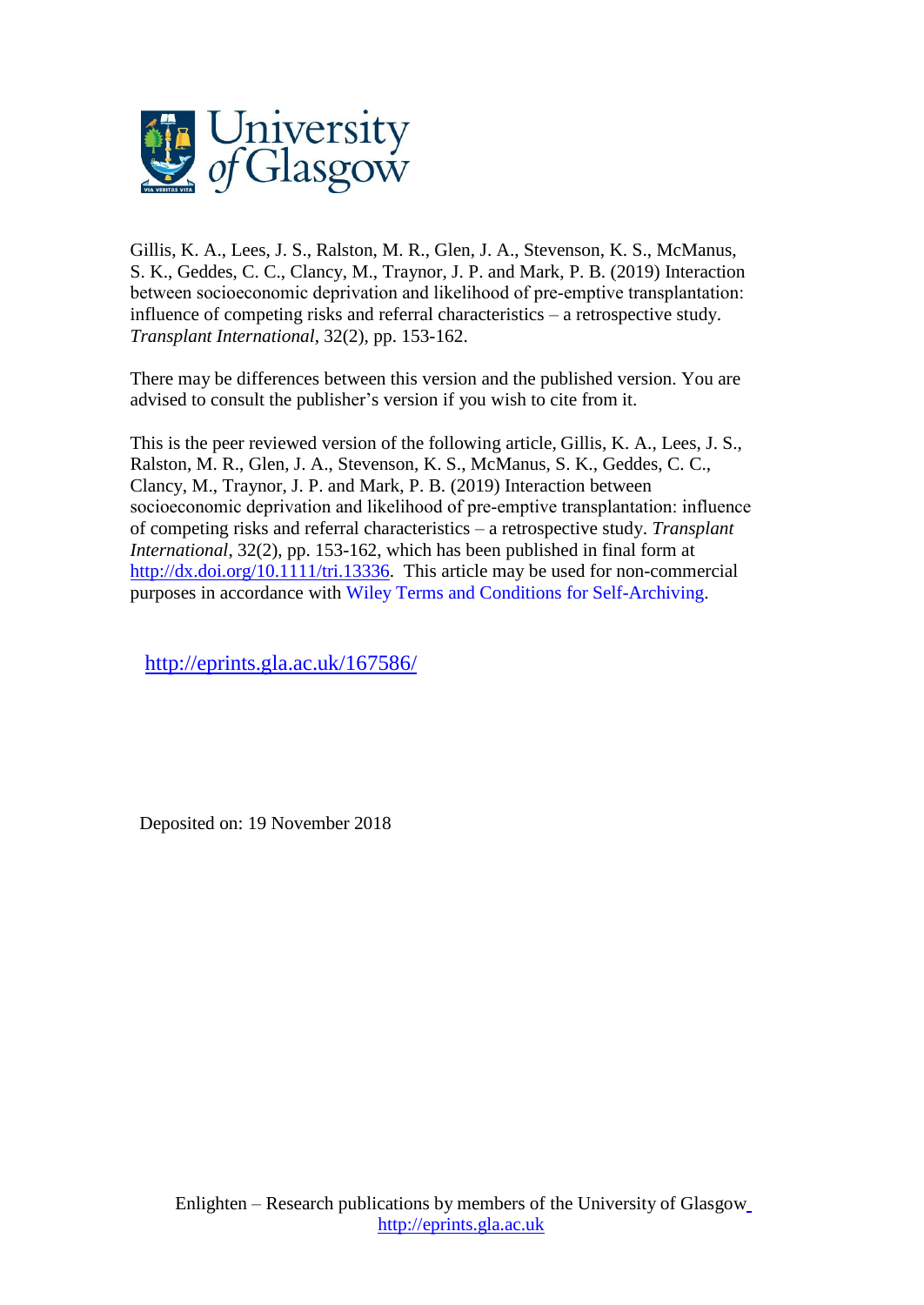# **Interaction between socioeconomic deprivation and likelihood of pre-emptive transplantation: Influence of competing risks and referral characteristics**

Keith A Gillis<sup>1</sup>, Jennifer S Lees<sup>1</sup>, Maximilian R Ralston<sup>2</sup>, Julie A Glen<sup>2</sup>, Karen S Stevenson<sup>2</sup>, Siobhan K McManus<sup>2</sup>, Colin C Geddes<sup>2</sup>, Marc Clancy<sup>2</sup>, Jamie P Traynor<sup>2</sup>, Patrick B Mark<sup>1</sup>

1. Institute of Cardiovascular and Medical Science, University of Glasgow, 126 University Place, Glasgow, G12 8TA

2. Glasgow Renal and Transplant Unit, Queen Elizabeth University Hospital, 1345 Govan Rd, Glasgow, G51 4TF

## **Authorship**

The study was devised by KAG, PBM, KSS, JPT and MC. Data were retrieved by KAG, JSL, MRR, and KSS whilst data processing and analysis was assisted by SKM. Live donor assessment data were collected and retrieved by CCG and JG. All authors contributed equally to the writing of the manuscript.

# **Funding**

There are no funding sources to disclose.

## **Corresponding Author**

Keith Gillis

Institute of Cardiovascular and Medical Science, University of Glasgow, 126 University Place, Glasgow, G12 8TA

## [keithgillis@nhs.net](mailto:keithgillis@nhs.net)

# **Running title**

Socioeconomic factors influence pre-emptive transplantation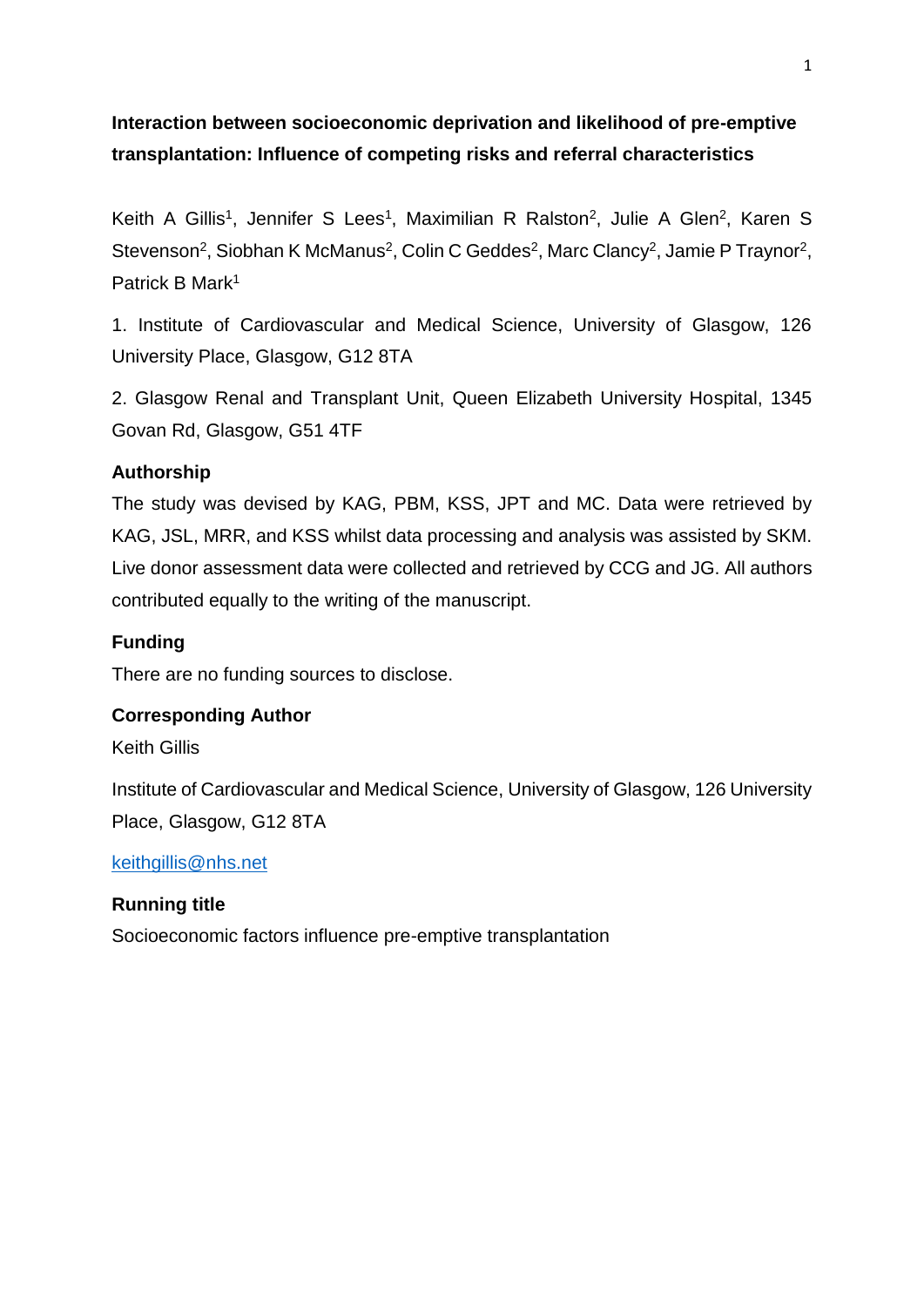## **Key words**

- Socioeconomic deprivation
- Pre-emptive kidney transplantation
- End stage kidney disease
- Competing risks survival analysis

## **Abbreviations**

- BP, Blood pressure
- CKD, Chronic kidney disease
- eGFR, Estimated glomerular filtration rate
- ESKD, End stage kidney disease
- PET, Pre-emptive kidney transplantation
- RRT, Renal replacement therapy
- SED, Socioeconomic deprivation
- SIMD, Scottish Index of Multiple Deprivation
- uPCR,Urinary Protein to creatinine ratio

## **Conflicts of interest**

There are no conflicts of interest to declare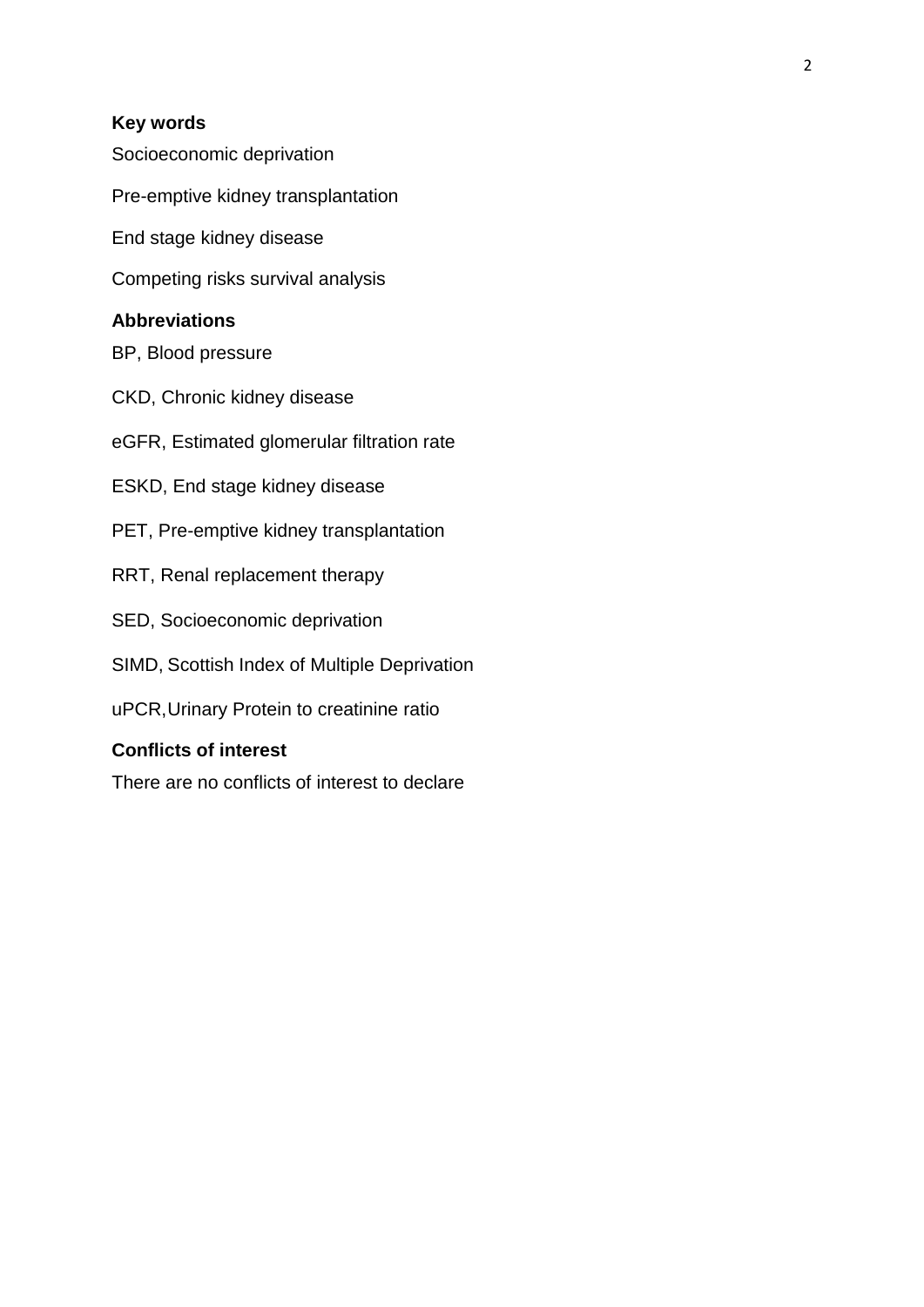## **Abstract**

## **Background**

Socioeconomic deprivation (SED) influences likelihood of pre-emptive kidney transplantation (PET), but the mechanisms behind this are unclear. We explored the relationships between SED and patient characteristics at referral, which might explain this discrepancy.

## **Methods**

A retrospective cohort study was performed. SED was measured by Scottish Index of Multiple Deprivation (SIMD). Logistic regression evaluated predictors of PET. A competing risks survival analysis evaluated the interaction between SED and progression to end stage kidney disease (ESKD) and death.

## **Results**

Of 7,765 patients with follow-up of 5.69±6.52 years, 1,298 developed ESKD requiring RRT; 113 received PET, 64 of which were from live donors. Patients receiving PET were 'less deprived' with higher SIMD  $(5±7 \text{ vs } 4±5; \text{ p} = 0.003)$ . This appeared independent of overall comorbidity burden. SED was associated with a higher risk of death but not ESKD. Higher SIMD decile was associated with a higher likelihood of PET (OR 1.14, 95% CI 1.06, 1.23); the presence of diabetes and malignancy also reduced PET.

### **Conclusions**

SED was associated with reduced likelihood of PET after adjustment for baseline comorbidity, and this was not explained by risk of death or faster progression to ESKD. Education and outreach into transplantation should be augmented in areas with higher deprivation.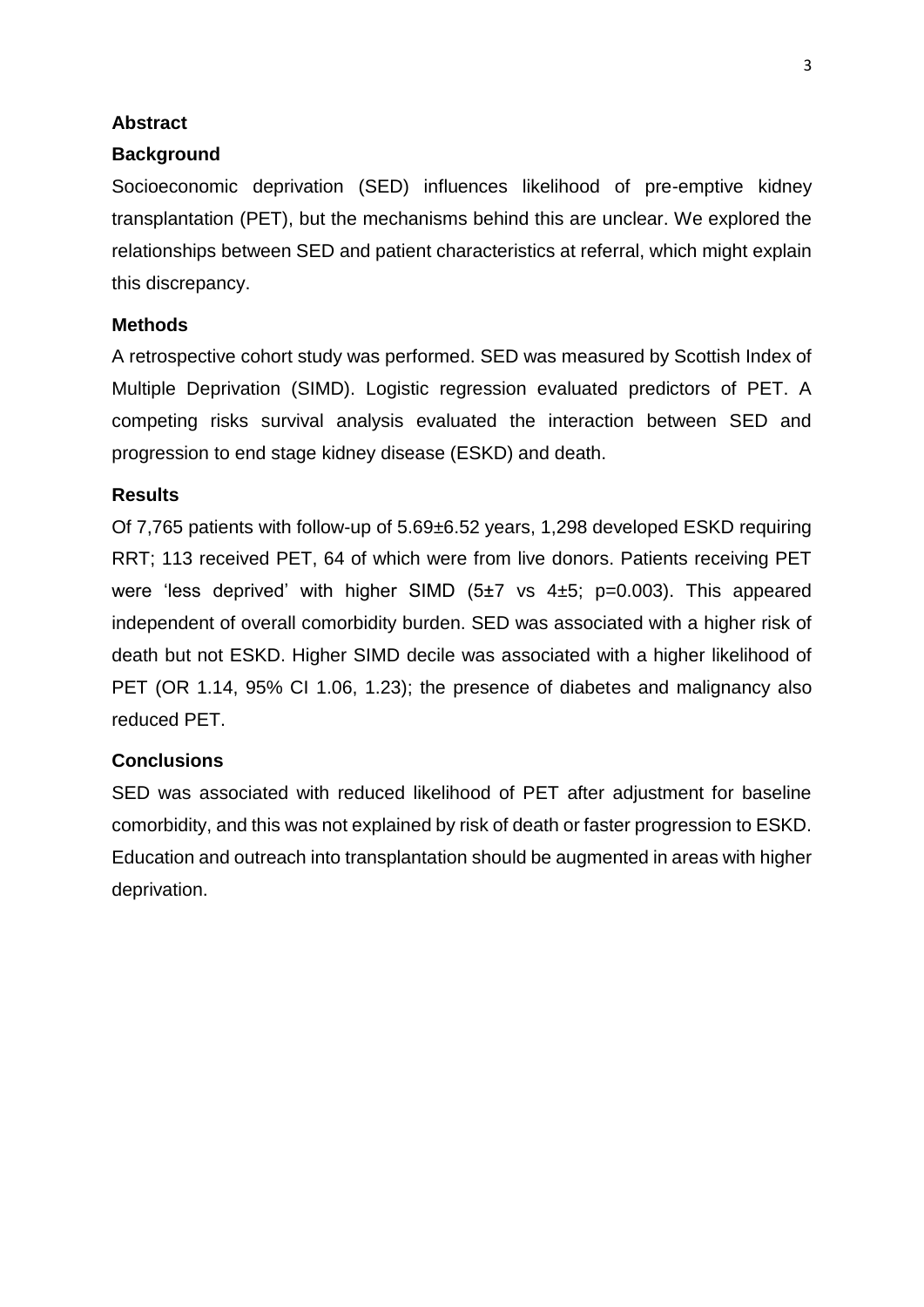#### **Introduction**

Socioeconomic factors have repeatedly been shown to influence management strategies in end stage kidney disease (ESKD) [1-3], however the mechanism behind these associations remains elusive.

Pre-emptive kidney transplantation (PET) whereby the patient receives a kidney transplant as first modality of renal replacement therapy (RRT), remains the optimal treatment of EKSD which improves patient and transplant outcomes by avoidance of a preceding period of dialysis and is recommended in all suitable patients by national guidance [4, 5]. Certain medical factors prove relative or absolute contraindications to transplantation, such as the presence of cardiovascular disease, peripheral vascular disease or a history of malignancy [6]. Timing of referral to nephrology services, and system factors within the transplant evaluation process, also influence the likelihood of a recipient being determined suitable for transplantation prior to the need for an alternative form of RRT [7]. Access to a live donor also increases the likelihood of PET, given that median waiting time on the deceased donor renal transplant list is greater than 3 years [8].

However, non-medical factors have been found to affect modality of RRT, creating inequity even within universal healthcare systems such as the United Kingdom. A recent prospective study demonstrated an association between various stigmata of socioeconomic deprivation (SED), such as level of education and car ownership, and live donor transplantation [3], which reflects findings in other healthcare scenarios such as in the United States [9] and Australia [10]. In contrast, a prospective multicentre study of potential live donor assessment in the United Kingdom found no association between likelihood of successful donation and SED [11]. The mechanism by which SED leads to a discrepancy in RRT provision therefore remains elusive and may in part relate to recipient engagement and empowerment [12], as well as financial factors, such as transport to aspects of transplant evaluation or provision of income after live donor transplantation.

Nevertheless, the possibility that the discrepancy in RRT provision relates to differences in progression to ESKD has not been excluded. For example, patients of lower socioeconomic status may have greater mortality due to comorbid factors which remain important predictors of outcome despite the differences in cardiovascular disease in EKSD [13], and the competing risk of death may confound the interpretation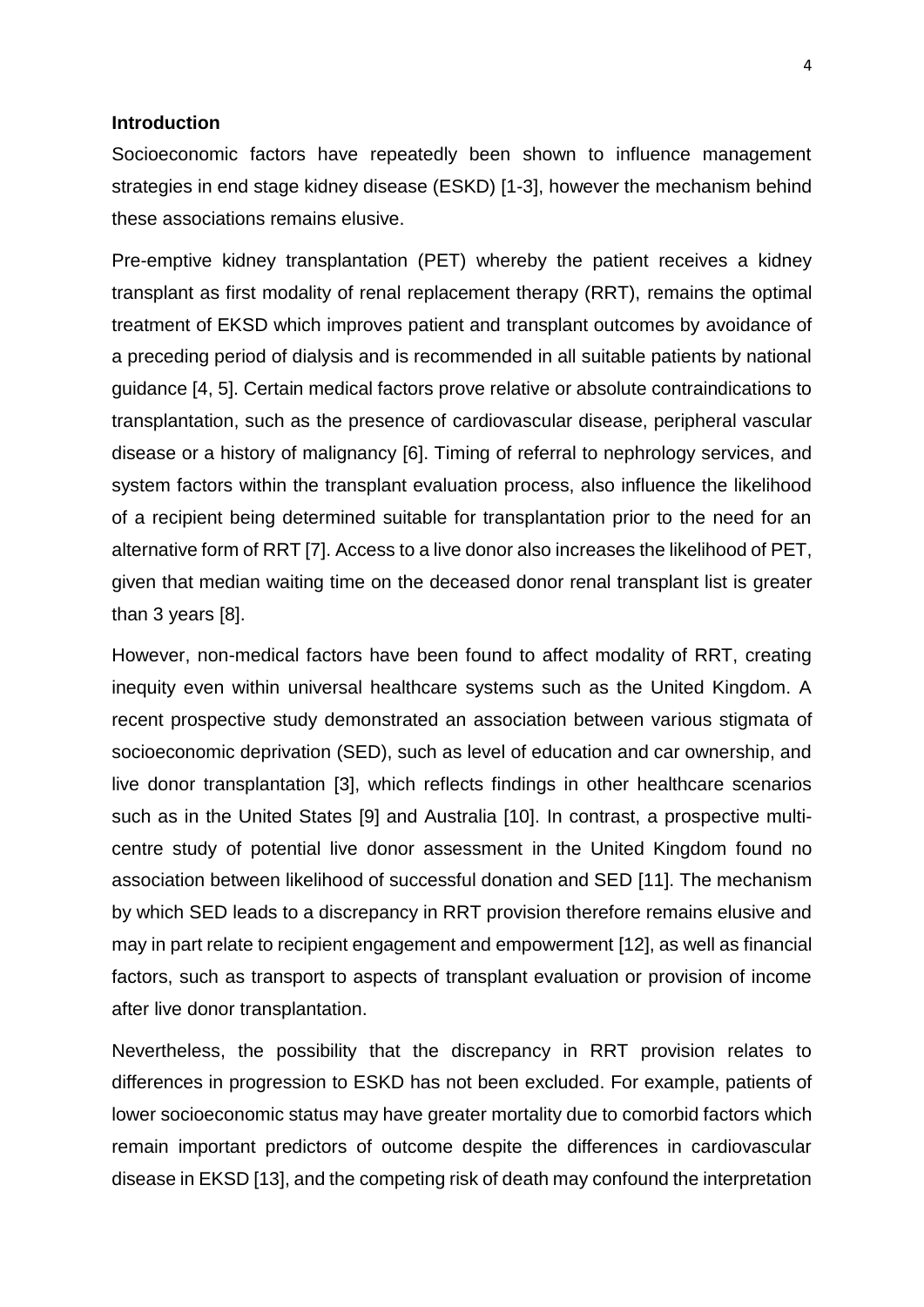of RRT rates. Alternatively, patients with SED may be referred at a later stage of renal impairment, or may undergo faster progression to ESKD, both of which may hinder transplant evaluation and listing, or identification and assessment of potential live donors. There has been little longitudinal investigation into the association between SED and PET with regards to the factors associated with healthcare status and risk of progression to ESKD at the first assessment at the nephrology clinic.

We therefore investigated the predictors of RRT modality in patients with incident ESKD, focusing on the effect of SED on pre-emptive kidney transplantation.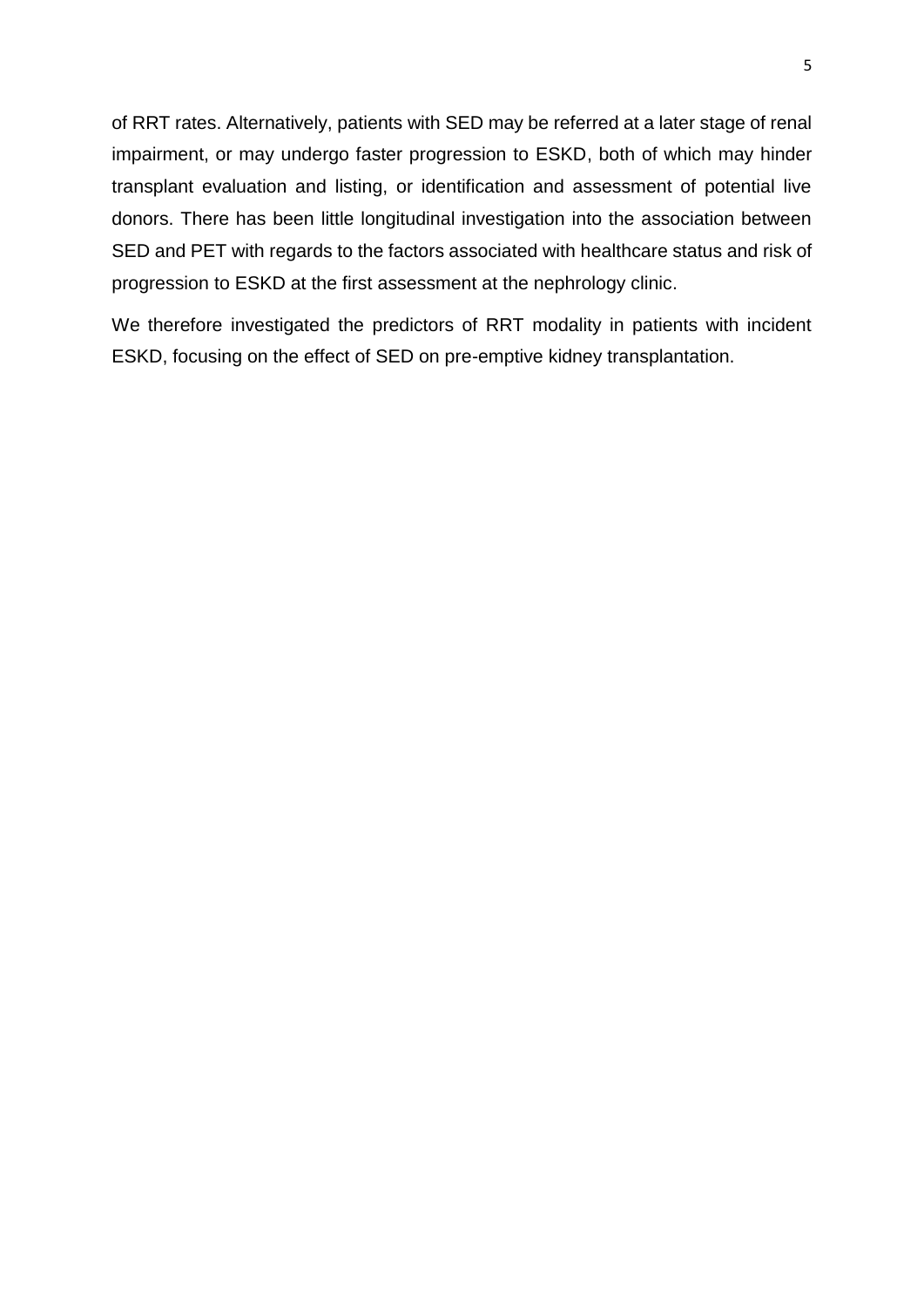#### **Materials & Methods**

#### **Study design and population**

A retrospective single centre cohort study was performed, of a prospectively obtained database of adult patients with chronic kidney disease (estimated glomerular filtration rate (eGFR) below 60ml/min/1.73m<sup>2</sup>). Patients were included whom attended general nephrology clinics in NHS Greater Glasgow and Clyde between 2006 – 2016, with follow up extended to 2017 (see supplementary online material). Individuals approaching the live kidney donor evaluation process were also included for a separate analysis, investigating the association between deprivation and successful live kidney donation. Data were obtained from the Strathclyde Electronic Renal Patient Record (SERPR, VitalPulse, UK) which includes description of primary renal diagnosis, demographics, comorbidity, dates of outpatient attendances, biometric measurements made at outpatient attendances, as well as biochemistry. Data regarding the date and modality of first RRT are also recorded. Measurements of serum creatinine and urinary protein to creatinine ratio (uPCR) were performed in standard accredited hospital biochemistry departments. Measurements were obtained at time of referral to the nephrology clinic and prior to the onset of RRT. eGFR was calculated from serum creatinine using the CKD-EPI formula [14] using the average of three sequential creatinine values from time of first clinic visit. Comorbidities were recognised if they were diagnosed prior to the onset of ESKD.

### **Socioeconomic deprivation**

The Scottish Government provide online lookup files allowing use of patient postcode to generate an urban-rural classification[15] and divisions of socioeconomic deprivation, the Scottish Index of Multiple Deprivation (SIMD) [16]. The SIMD is a measure of relative deprivation, where postcodes are ranked on multiple domains including income, employment, education, health, access to services, crime and housing. An aggregate score is calculated, and each postcode ranked in order, to allow deciles to be calculated from the most (SIMD = 1) to least deprived (SIMD = 10). The SIMD has been used for the purposes of biomedical research in other studies previously and is felt to be a robust method of evaluating deprivation by geographical area [17-20]. For the purposes of a grouped survival analysis, the study population was numerically halved at the median SIMD by dichotomising into SIMD less than or equal to three, and SIMD greater than three.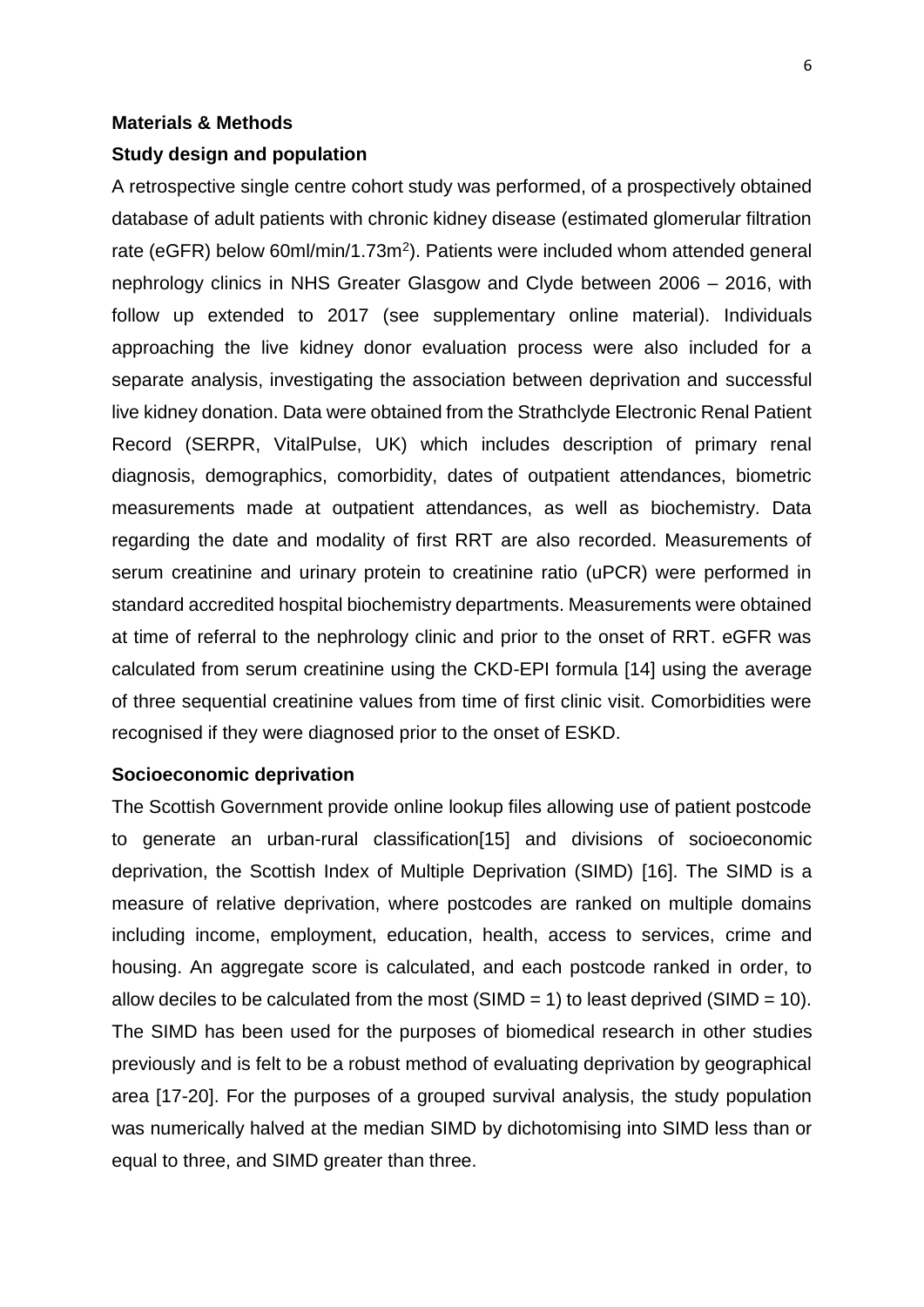#### **Comorbidity**

From the renal electronic patient record, we derived specific major comorbidities which may preclude or hinder progress towards transplantation, namely cardiovascular disease, malignancy and diabetes. Additionally we have derived a quantitative comorbidity score which is derived from a range of conditions, namely the Charlson comorbidity index [21], which has been validated in a series of populations [22, 23]. A survival analysis was performed to confirm an association between quartiles of comorbidity index and overall mortality. The Charlson comorbidity score itself was then entered into the logistic regression model in order to adjust for differences in baseline morbidity between socioeconomic groups.

#### **Statistical analysis**

Summary data are expressed as mean  $\pm$  standard deviation, or median  $\pm$  interguartile range where data are not normally distributed, whilst groups are compared using Student's t test or Wilcoxon's test. A competing risks survival analysis was conducted within the entire dataset to evaluate the progression to ESKD and death, with the first assessment at nephrology clinic representing the time of origin. A competing risks regression analysis was conducted with both the Fine and Grey's subdistribution hazards and cause specific hazards models. The variables associated with PET were evaluated in a logistic regression analysis, within the cohort of patients reaching ESKD. Regression analyses were carried out on datasets with missing data imputed by chained equations [24]. Five datasets were imputed from the original data, and an initial univariate regression analysis was carried out including variables which have previously been shown to associate with PET. All variables had less than 5% missing data apart from body mass index (BMI), which was therefore excluded from the imputation model. Stepwise variable selection was then carried out and this model applied to each imputed dataset in turn, before the model was pooled across the imputed datasets; the described results, including the McFadden's pseudo  $R^2$ , therefore represent the model pooled across the five imputed datasets. Statistical analysis is performed using R Studio version 1.1.383 running R version 3.4.2, with the mice, riskregression, ggplot2, forestplot, and cmprsk, and cr17 packages. Use of anonymised data from this database has been approved by the West of Scotland Ethics Committee via the NHS Greater Glasgow and Clyde 'Safe Haven' data for research group.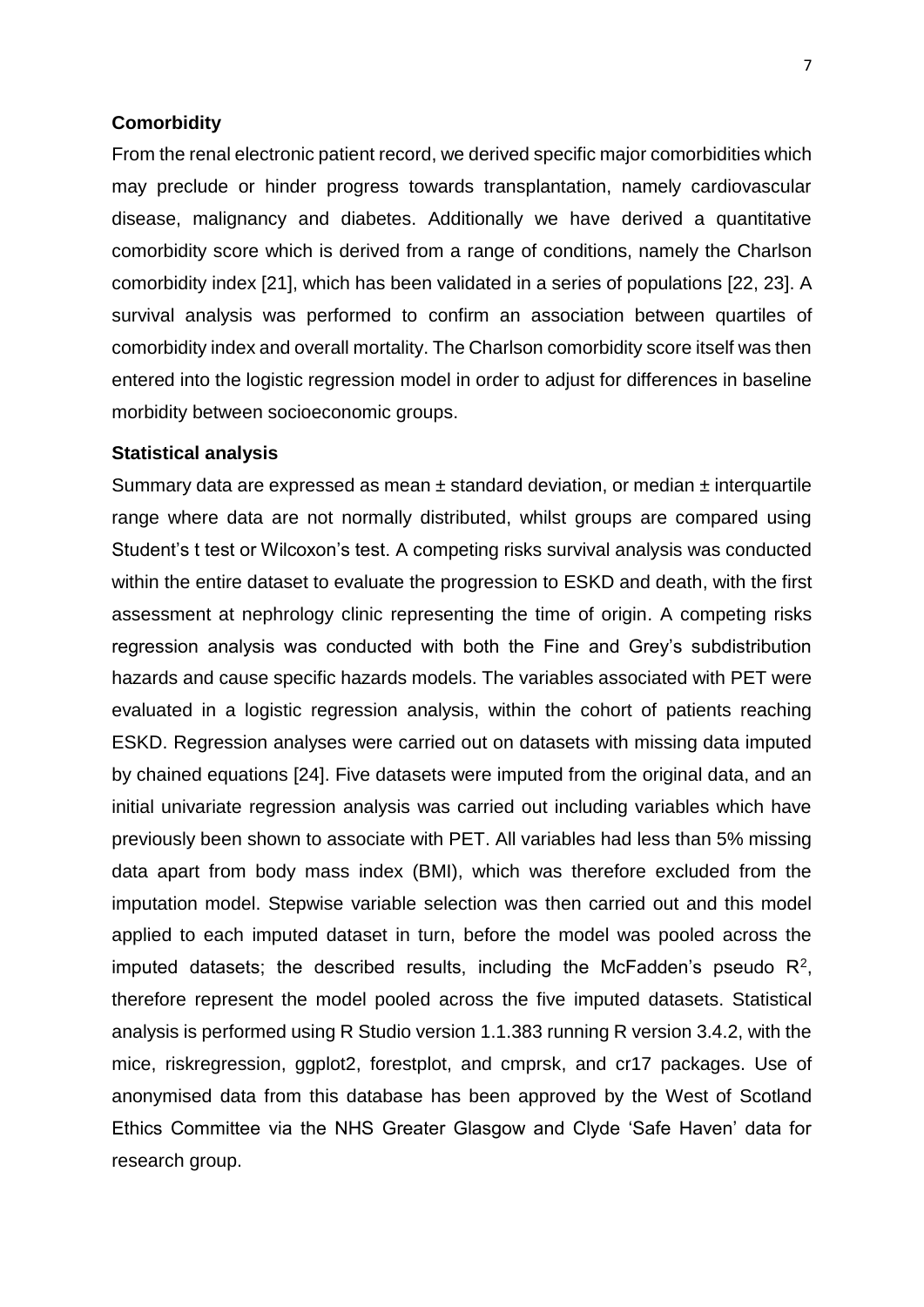#### **Results**

#### **Baseline characteristics**

Of an initial dataset of 7,765 patients with chronic kidney disease (CKD) and a median follow-up time of 5.69±6.52 years, 1,298 patients developed ESKD requiring RRT (see supplementary online material). Of those who received RRT, 113 received PET, 64 of which were obtained from live donors; 1006 received in hospital haemodialysis (HD), 13 home HD, and 166 peritoneal dialysis (PD). Of the live donors, 23 were received from a partner, 19 from a sibling, 10 from a parent, 3 were altruistic and 9 were from other donors. Distribution of SIMD is shown in supplementary online material.

### **Characteristics of those reaching ESKD and receiving PET**

In comparison to those not requiring RRT, patients who developed ESKD had lower body mass index (BMI)  $(27.5\pm8.6 \text{ vs } 28.6\pm7.6 \text{ kg/m}^2; \text{ p} < 0.001)$ , and were referred younger (56.4±26.2 vs 70.7±17.2 years; p<0.001), with lower eGFR (31.2±27.1 vs 37.5±22.3 ml/min/1.73m<sup>2</sup>; p<0.001), higher blood pressure (BP) (150/82±34/18 vs 147/76±34/19 mmHg; p=0.004) and uPCR(156.3±310.3 vs 43.8±106.3 mg/mmol; p<0.001). There was no difference in SIMD decile  $(4±5$  vs  $4±5$ ; p=0.60). There was lower prevalence of cardiovascular disease (21 vs 32%; p<0.001) and malignancy (11 vs 17%; p<0.001) in the group reaching ESKD, but no difference in the prevalence of diabetes (35 vs 37%; p=0.39) (table 1).

Patients who received a pre-emptive transplant had higher SIMD decile  $(5±7 \text{ vs } 4±5;$  $p=0.003$ ), lower BMI (25.6 $\pm$ 6.6 vs 27.7 $\pm$ 8.7 kg/m<sup>2</sup>; p=0.003), and were referred younger (36.5±19.5 vs 58.4±24.2 years; p<0.001), with higher eGFR (39.7±39.8 vs 30.6±26.2 ml/min/1.73m<sup>2</sup>; p=0.001), lower blood pressure (BP) (138/82±32/17 vs 150/82±34/18 mmHg; p<0.001), and uPCR (93.2±184.8 vs 168.7±326.4 mg/mmol; p<0.001). There was a lower prevalence of cardiovascular disease (6 vs 22%; p<0.001), diabetes (15 vs 37%; p<0.001) and malignancy (3 vs 12%; p=0.004). Comorbidity score was lower in the group proceeding to PET compared to other RRT modalities ( $2 \pm 1$  vs  $4 \pm 3$ ; p<0.001). The time between referral and ESKD was longer (8.7±12.1 vs 4.9±7.2 years; p<0.001) and RRT was commenced at a higher eGFR in the PET group (9.3±5.7 vs 7.04±3.8 ml/min/1.73m<sup>2</sup>; p<0.001) (table 1).

## **Characteristics of patients from lower SIMD decile**

Patients from SIMD≤3 had higher BMI (29.0 $\pm$ 8.4 vs 28.1 $\pm$ 7.3 kg/m<sup>2</sup>; p<0.001), and were referred younger (68.7±19.0 vs 69.3±19.1 years; p=0.02), with higher uPCR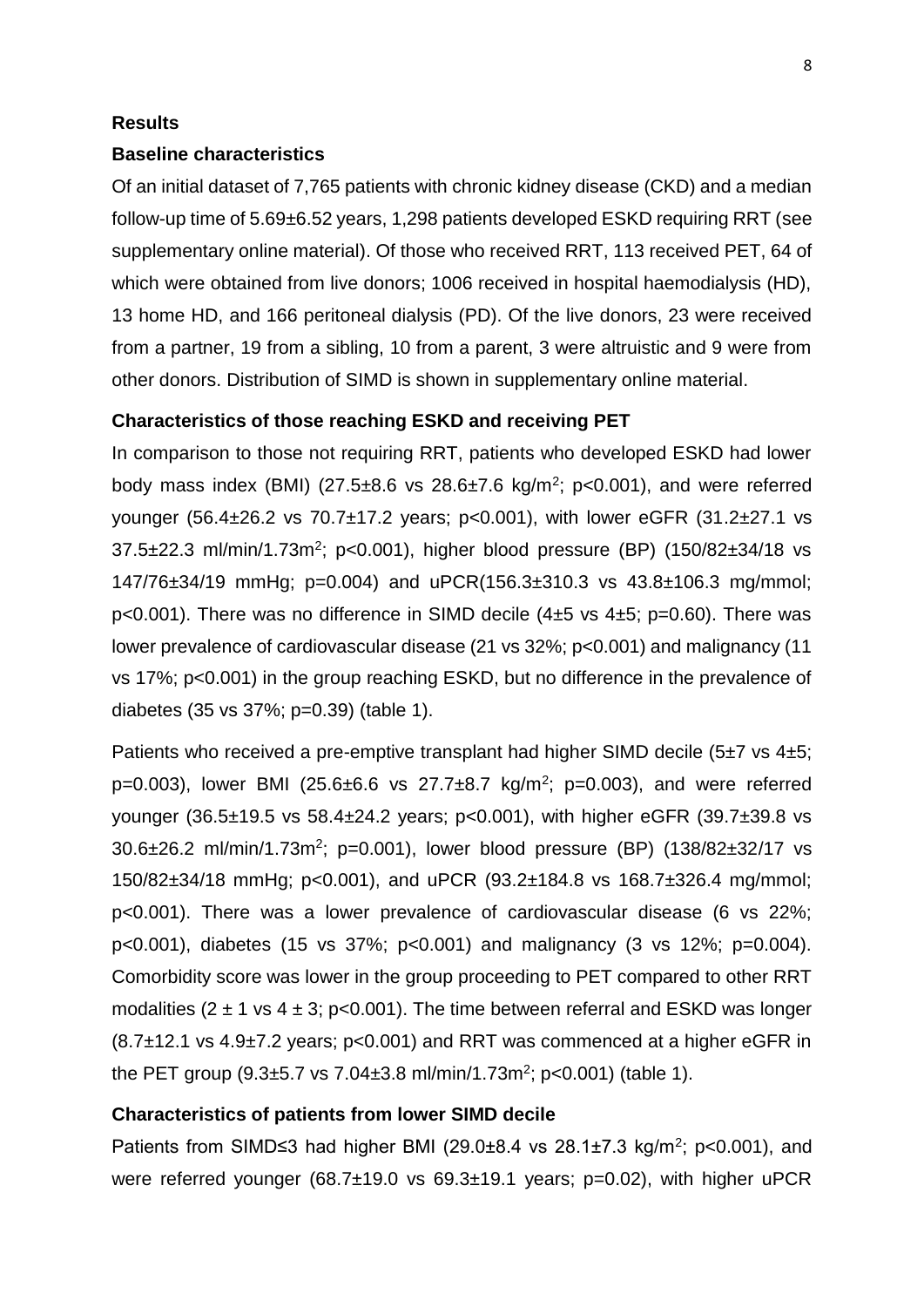$(57.0\pm192.2 \text{ vs } 51.7\pm130.4 \text{ mg/mmol}; p=0.003)$ , albeit with no difference in referral eGFR (37.0±22.8 vs 36.3±23.1 ml/min/1.73m<sup>2</sup>; p=0.18) or BP (148/77 ±34/19 vs 148/78±35/18 mmHg; p=0.69). There was a higher prevalence of cardiovascular disease (32 vs 28%; p<0.001), diabetes (38 vs 35%; p=0.001) and lower prevalence of malignancy (15 vs 17%; p=0.01). There was no difference in baseline comorbidity score between the two socioeconomic groups  $(6 \pm 3 \text{ vs } 5 \pm 3; \text{ p=0.98})$  (table 2).

Patients with SIMD≤3 who progressed to ESKD had a higher utilisation of hospital HD (84 vs 72%; p<0.001), and lower prevalence of PD (9 vs 17%; p<0.001) and transplant (6 vs 10%; p=0.02) as first RRT method.

#### **Association between socioeconomic status and survival**

Cumulative incidence curves displaying the association between SED and progression to death and ESKD are shown in figure 1. Patients from SIMD≤3 had a greater likelihood of death (log rank p<0.001) but not ESKD (log rank p=0.33).

The factors associated with the outcomes of death and ESKD are described in table 3. Covariables which were associated with an increased hazard of death were lower SIMD decile, cardiovascular disease, malignancy, diabetes, older age and higher uPCR at referral, and lower eGFR and BP at referral. The covariables which were significantly associated with an increased risk of ESKD were diabetes, higher systolic BP and uPCR at referral, and lower eGFR and age at referral; the presence of cardiovascular disease and malignancy were associated with a lower hazard of ESKD.

#### **Factors influencing pre-emptive kidney transplantation**

The covariables associated with a higher likelihood of receiving PET were analysed in a multiple logistic regression analysis (table 4). Higher SIMD decile was associated with a higher likelihood of PET; the presence of diabetes, malignancy, higher referral eGFR, age, and uPCR were associated with a lower likelihood of PET (McFadden's pseudo  $R^2 = 0.20$ ; p<0.001) (figure 2).

In a survival analysis, quartile of comorbidity score was significantly associated with overall survival (see supplementary online material). The comorbidity score was then entered into the logistic regression model in place of the specific comorbidities used in the previous analysis. Higher SIMD remained associated with a higher likelihood of PET (McFadden's pseudo  $R^2 = 0.19$ ; p<0.001) (figure 2).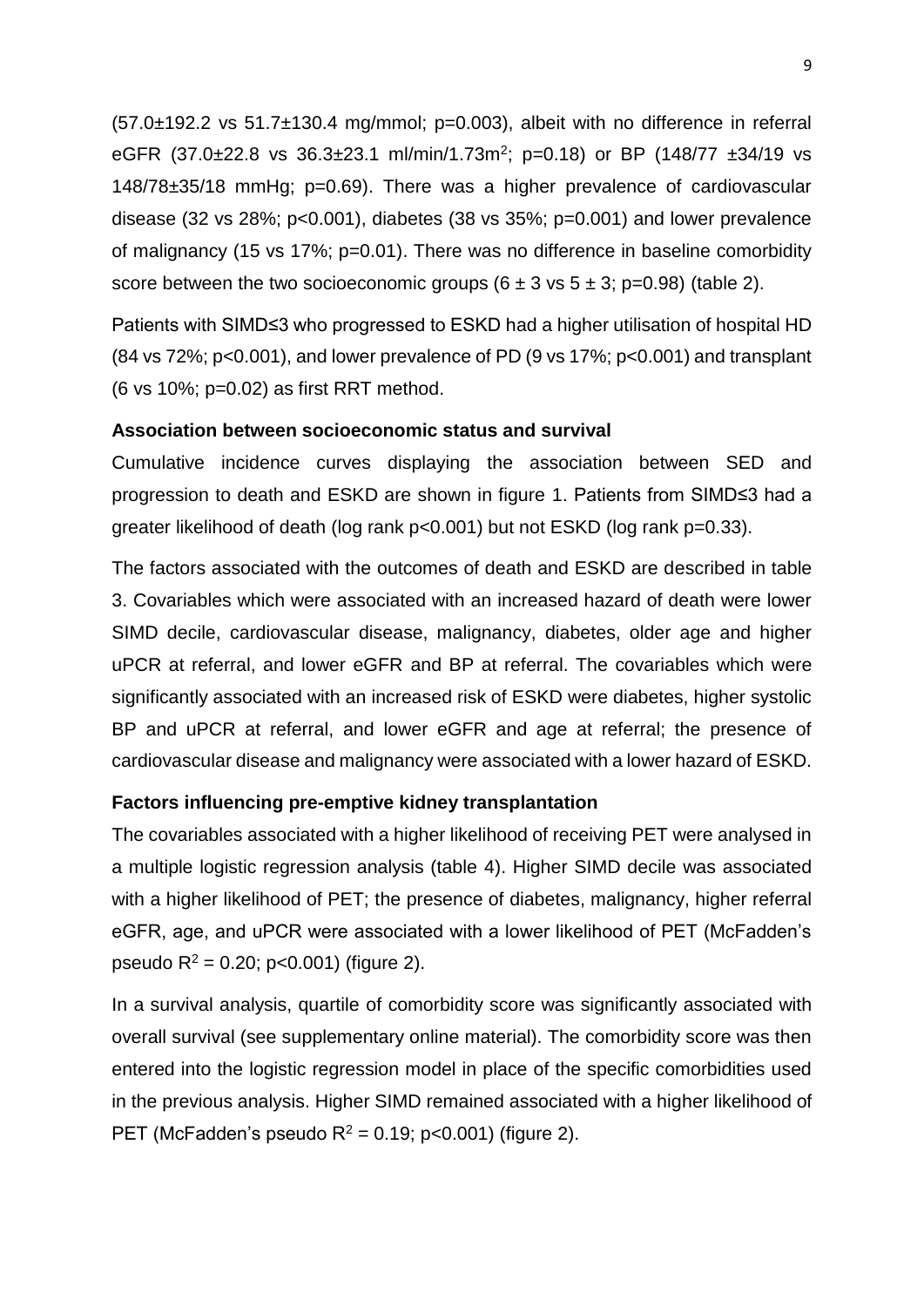#### **Association between socioeconomic deprivation and live kidney donation**

Given that SED was associated with reduced live kidney donation, we evaluated the relationship between deprivation and successful live kidney donation. Between 2009 and 2018, 1208 potential live donors (PLDs) were evaluated with age of  $45.8 \pm 21.4$ years, follow-up 3.4  $\pm$  8.5 months and SIMD of 4  $\pm$  5. There was no association between deprivation and likelihood of successful donation (8 vs 11%; p=0.13), and neither was there a difference in the cumulative incidence of successful donation between groups (log rank p=0.27) (see supplementary online material).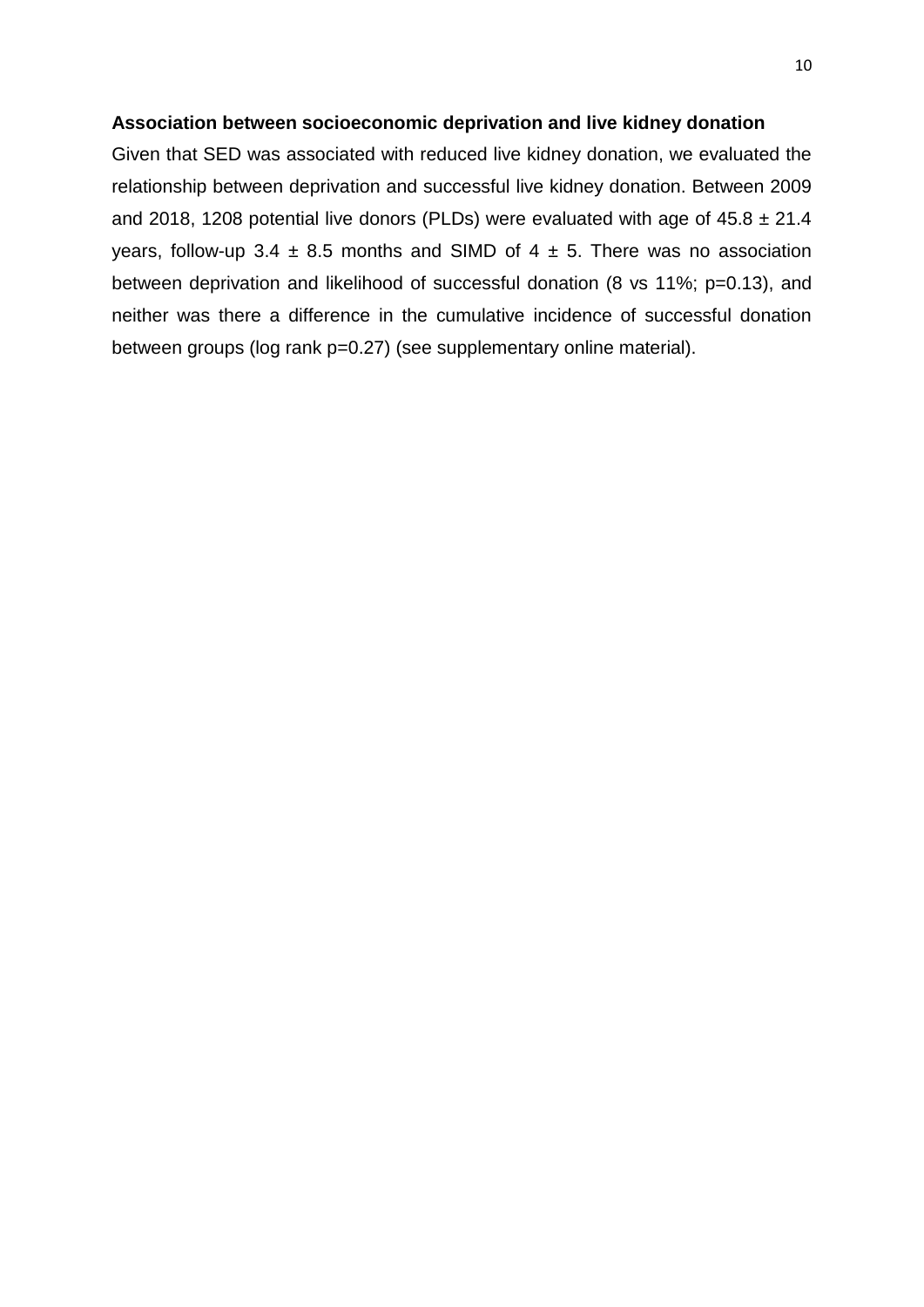#### **Discussion**

The UK National Institute for Clinical Excellence (NICE) guidelines suggest that PET is the optimal treatment modality for medically suitable patients [5], given that time on dialysis is one of the most significant modifiable factors relating to both transplant outcomes [4] and the development of cardiovascular disease [25]. Additionally, avoidance of dialysis prior to transplant prevents the need for vascular access procedures which may broaden longer term RRT options. Previous work has shown that access to both transplant and other home modalities of RRT is not equitable however, with socioeconomic [12] and ethnic [26, 27] factors affecting RRT choice in addition to medical factors.

The incidence of PET was lower in those from lower SIMD decile, and on multiple regression analysis, for each increment in SIMD decile, the incidence of patients receiving PET was increased by 14%. Data from other studies into the effect of SED on transplantation has been conflicting; in Australia, the rates of living but not deceased renal transplantation is reduced by SED [10], whilst in the United States patients from deprived backgrounds have lower rates of deceased donor, live donor, and pre-emptive transplantation [28]. Incidence of deceased donor transplantation is also altered by ethnicity in the United States, with the lowest rates in native American and black populations. In the United Kingdom, factors relating to SED [2] and dialysis centre [7] are associated with deceased and live kidney donation. Whilst ethnicity has not been found to be associated with wait listing in the United Kingdom [2], patients from ethnic minority groups are less likely to receive a live versus deceased donor transplant [3]. The reasons behind this are complex and involve several factors including unintentional bias amongst healthcare teams, differences in cultural acceptability of kidney donation, and variation in the distribution of morbidity in potential donors which may preclude donation. Using the granularity of the electronic renal database from which the data are derived, we investigated the mechanisms behind this association, with the hypothesis that deprivation may lead to later referral to nephrology services or a disparity in progression to ESKD.

Evaluation of baseline parameters at time of referral to the nephrology clinic demonstrated little difference between the two SIMD groups. Whilst proteinuria was greater in the more deprived group they differed by such a small degree that it would be deemed clinically insignificant; eGFR was no different between groups, and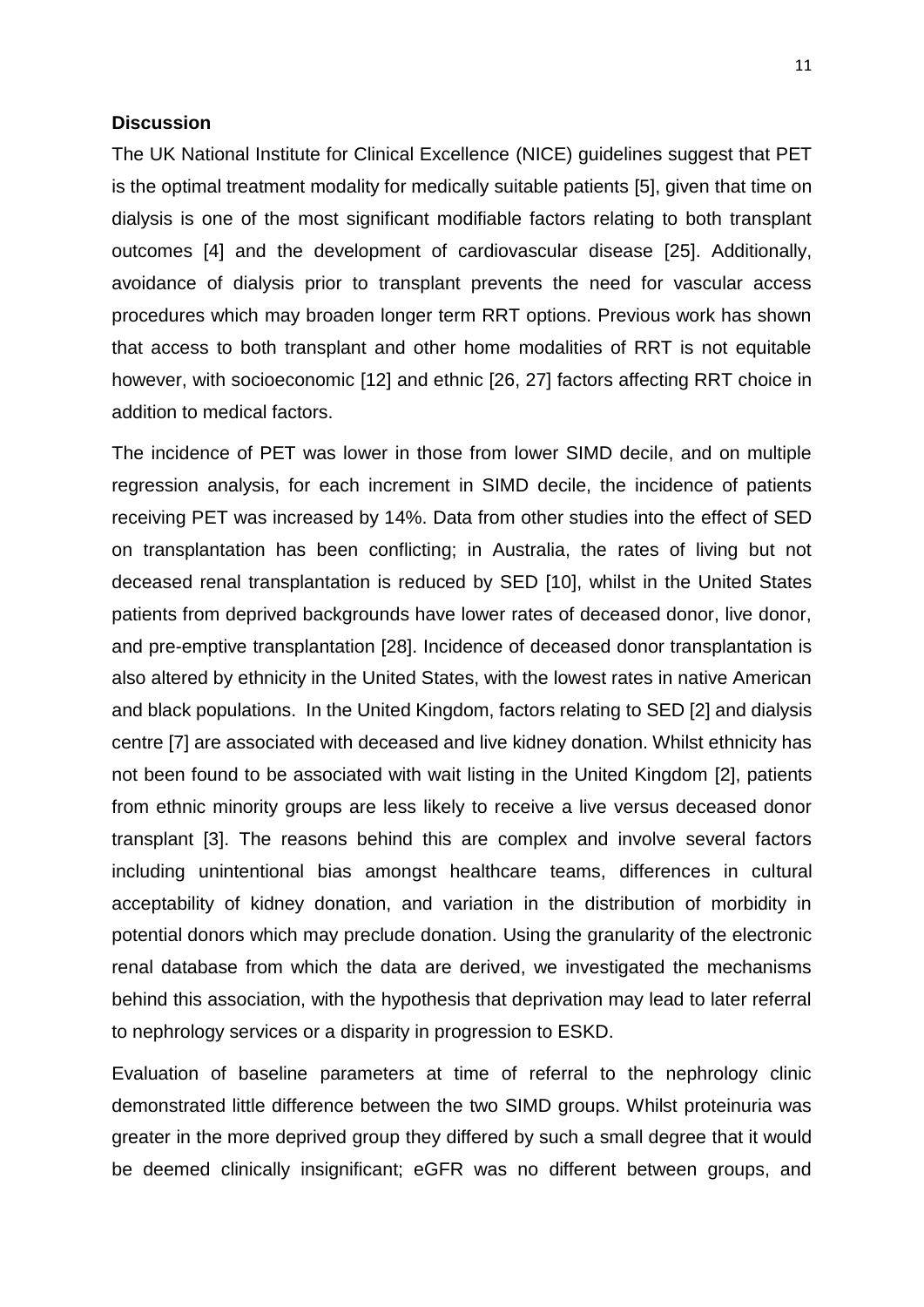patients from lower SIMD decile were in fact referred at a slightly younger age. The referral characteristics of the group from lower socioeconomic status did not therefore explain the gap in PET.

Evaluation of our entire cohort of patients with CKD allowed a competing risks survival analysis of the progression to ESKD, to determine if this accounted for the discrepancy in RRT provision between socioeconomic classes. In a competing risks analysis, patients are censored if a certain outcome develops prior to, and at the cost of, the outcome of interest; this is in contrast to a traditional (for example Kaplan-Meier) survival analysis which allows for only a single outcome. In our analysis, lower SIMD decile was associated with an increased hazard of death both in univariate and multivariate analysis. Despite this, the hazard of ESKD was no different from those in higher socioeconomic class, and even after adjustment for baseline characteristics in a multivariate analysis, there was no independent association between deprivation and a difference in progression to ESKD.

We found no evidence therefore, that patients from lower socioeconomic class are referred at a later stage of CKD or progress to ESKD at a significantly quicker rate, and neither does the competing risk of death act as a confounder in the interpretation of the data. It is notable however that those receiving PET were referred at a higher eGFR and younger age; although there was no difference in stage of CKD in which patients were referred, earlier referral of patients with lower socioeconomic status may represent a mechanism by which the deficit of PET can be reduced.

In UK practice the recent landmark Access to Transplantation and Transplant Outcome Measures (ATTOM) study has dissected out many of the interactions between SED and live donor transplantation [3]. In addition to confirming many of the conclusions of previous registry studies, ATTOM explored the association between transplantation and the attributes comprising social status, such as literacy and car ownership. Indeed, lower educational attainment increased the time to be added to the transplant waiting list and to living donor transplant by 22% and 47%, respectively [29]. Car ownership may also directly affect transplantation prospects by limiting access to hospital-based assessment clinics, and by limiting attendance of potential live donors to low clearance clinics. Using SIMD, a postcode of residence-based tool, to assess SED has limitations, in that generalisations are made about individual patients and postcodes. It is possible that outliers exist within a postcode, with affluent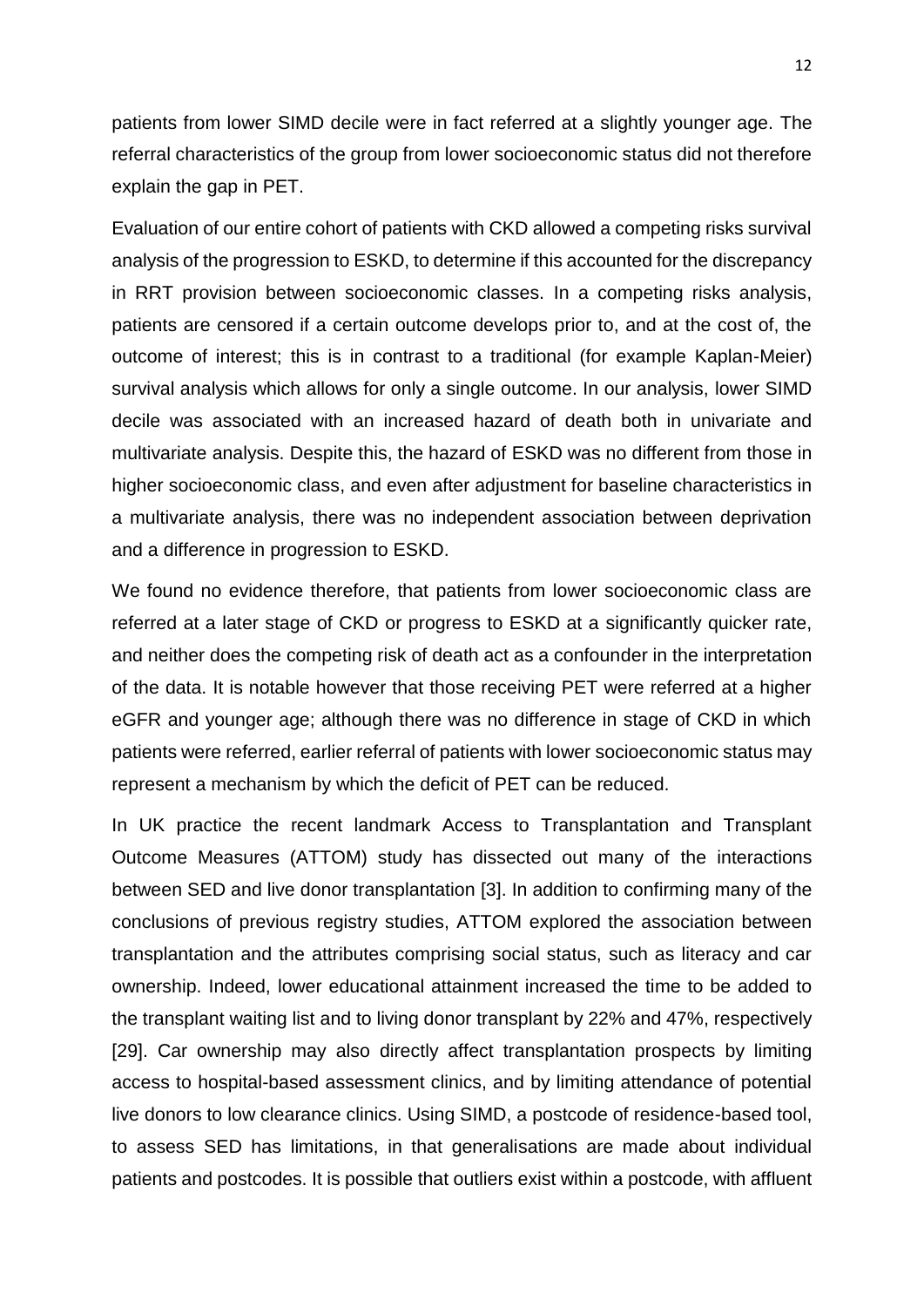patients living in areas with high deprivation, and vice versa. This can introduce inaccuracy when using such methodology to evaluate individual outcomes. Nevertheless, there are advantages to its use in health records-based research, such as its ready availability, reproducibility, and links to other encounters with healthcare, which also allowed comparisons with a large group of controls who did not reach ESKD, or who received a different form of RRT.

It is widely accepted that deprivation is associated with an increased prevalence of cardiovascular disease, diabetes, and many other conditions [30], which is reflected in our data by the higher prevalence of cardiovascular disease and diabetes in this group of patients with CKD. Extended to the donor pool, given that potential live donors likely share socioeconomic factors with their recipients, these factors may limit the live donation in patients with SED thereby limiting the likelihood of PET. Certainly, live donation was less common in the cohort with SED, which partly explains the gap in pre-emptive transplantation. We also examined participants approaching our live donor evaluation process, and examined the association between successful donation and SED. We found no interaction between low SIMD and successful donation. This was reflected in a recent prospective analysis of potential live donor assessment found no interaction between deprivation and likelihood of successful donation [11], data which encourage researchers to look elsewhere for reasons behind the discrepancy in transplant provision.

Our study has several limitations which must be acknowledged. Firstly, the retrospective analysis of routinely collected data, albeit prospectively acquired, can introduce bias via incomplete recording of patient data, although conversely, the study design allows for a comprehensive evaluation of real world RRT practice. Given the difference in baseline comorbidity between socioeconomic groups, we performed a logistic regression analysis to adjust for this, to measure the specific effect size of differences in socioeconomic status. Although this is a conventional practice, it is possible that this did not fully account for differences in baseline comorbidity and residual confounding persists. Furthermore, the study pertains to a single transplant centre, and the findings may not be widely applicable. The electronic database from which data are derived does not record ethnicity, which has previously been shown to be a determinant of RRT choice and may confound the relationship between deprivation and RRT. The study cohort is fairly racially homogeneous however, with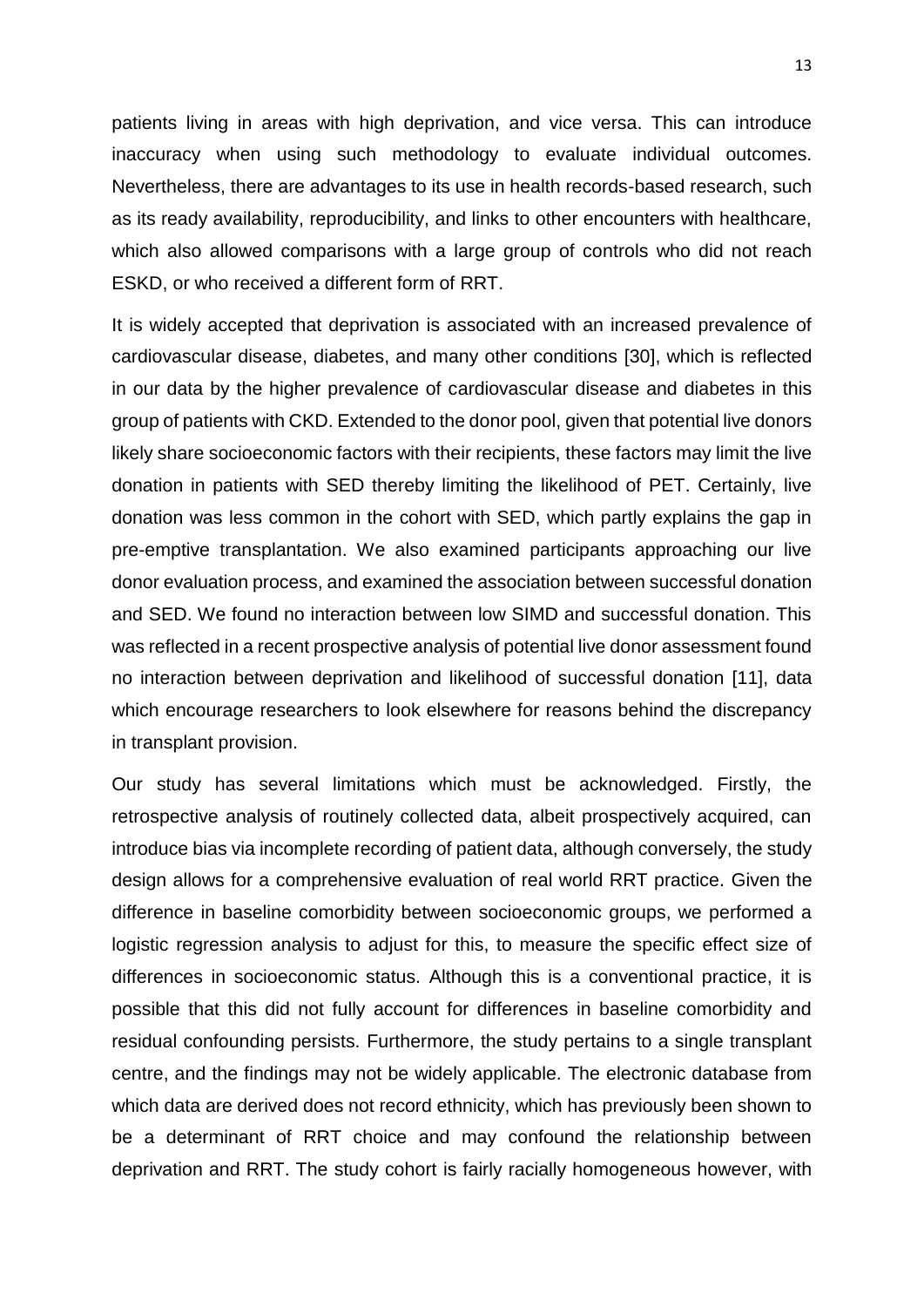only 5.3% of the West of Scotland population from non-white ethnic backgrounds [31]. Whilst on average there is greater SED in black and middle eastern populations, there is clearly a complex relationship between ethnicity and socioeconomic status which makes it difficult to fully define the independent relationship between ethnicity and transplantation [32]. Finally, whilst it could be argued that our analysis of those receiving pre-emptive transplant should include only those patients deemed eligible to undergo the procedure, by including all patients reaching ESKD we seek to reveal any bias in the process by which eligibility is determined. Our regression analysis, whereby baseline comorbidity is adjusted for, also seeks to account for this, and indeed there remains an independent association between SED and PET even after adjustment for comorbidities which may prove relative or absolute contraindications to transplantation.

In conclusion, there is a discrepancy in the provision of pre-emptive and live donor transplantation in patients with socioeconomic deprivation. This is not accounted for by differences in the clinical characteristics at time of referral to nephrology services, the rate at which progression to ESKD occurs, and neither is the gap explained by the competing risk of death. With each increment in SIMD decile, there is a 14% increased likelihood of undergoing pre-emptive renal transplantation. Further research into the barriers of pre-emptive transplantation in patients from deprived backgrounds is required. Imaginative initiatives which improve access to, and knowledge of, renal transplantation should be a focus of the transplant community moving into the future.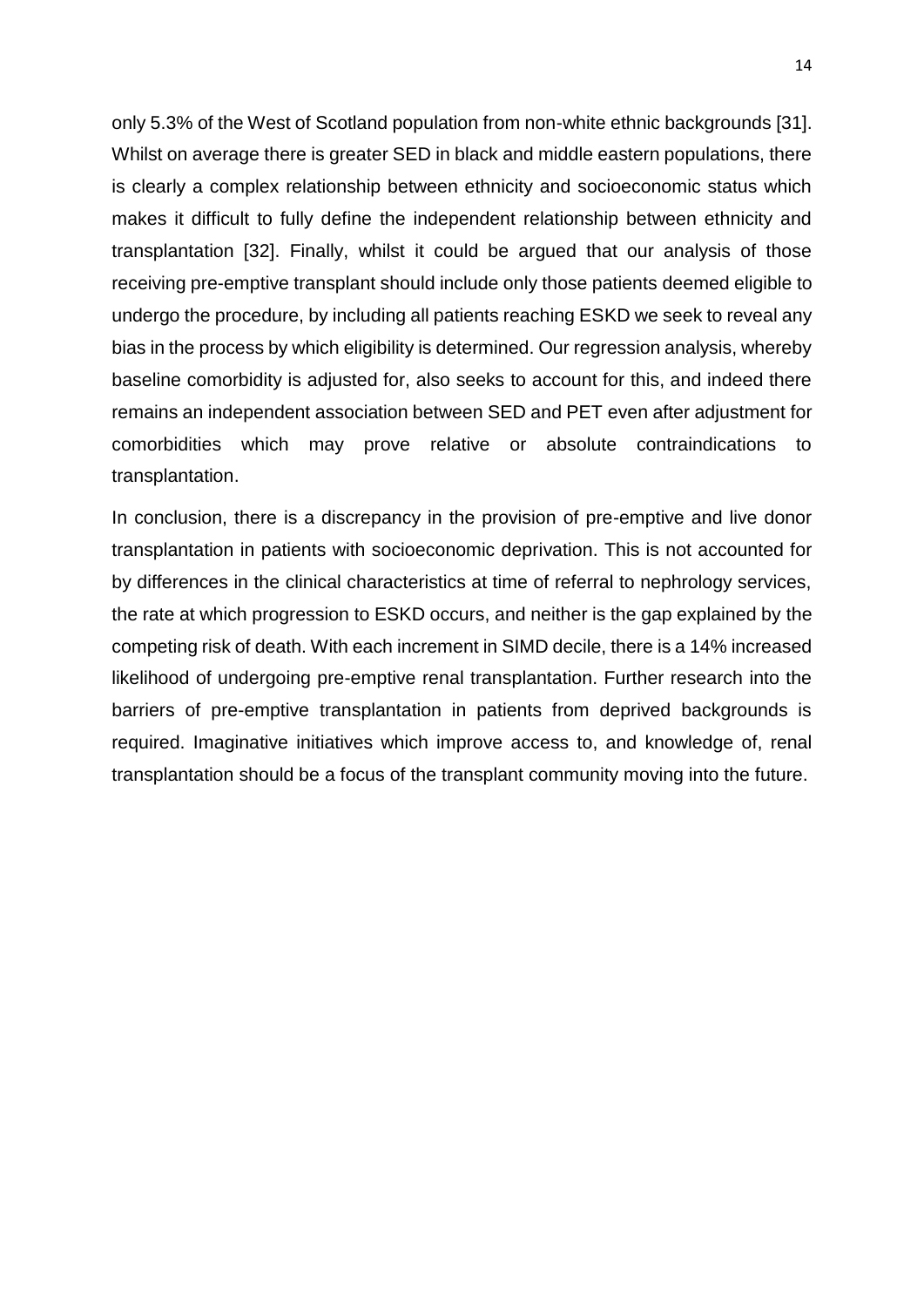## **References**

- 1. Oniscu GC, Schalkwijk AAH, Johnson RJ, Brown H, Forsythe JLR. Equity of access to renal transplant waiting list and renal transplantation in Scotland: cohort study. *BMJ*. 2003; **327**: 1261.
- 2. Udayaraj U, Ben-Shlomo Y, Roderick P, et al. Social deprivation, ethnicity, and access to the deceased donor kidney transplant waiting list in England and Wales. *Transplantation*. 2010; **90**: 279-85.
- 3. Wu DA, Robb ML, Watson CJE, et al. Barriers to living donor kidney transplantation in the United Kingdom: a national observational study. *Nephrology Dialysis Transplantation*. 2017; **32**: 890-900.
- 4. Meier-Kriesche HU, Kaplan B. Waiting time on dialysis as the strongest modifiable risk factor for renal transplant outcomes: a paired donor kidney analysis. *Transplantation*. 2002; **74**: 1377-81.
- 5. Excellence NIfC. Renal replacement therapy services for adults. 2014.
- 6. Thiruchelvam PTR, Willicombe M, Hakim N, Taube D, Papalois V. Renal transplantation. *BMJ*. 2011; **343**.
- 7. Ravanan R, Udayaraj U, Ansell D, et al. Variation between centres in access to renal transplantation in UK: longitudinal cohort study. *BMJ*. 2010; **341**.
- 8. Transplant NBa. Annual Activity. 2017.
- 9. Dudley CR, Johnson RJ, Thomas HL, Ravanan R, Ansell D. Factors that influence access to the national renal transplant waiting list. *Transplantation*. 2009; **88**: 96-102.
- 10. Grace BS, Clayton PA, Cass A, McDonald SP. Transplantation rates for living- but not deceased-donor kidneys vary with socioeconomic status in Australia. *Kidney international*. 2013; **83**: 138-45.
- 11. Bailey PK, Tomson CRV, MacNeill S, et al. A multicenter cohort study of potential living kidney donors provides predictors of living kidney donation and non-donation. *Kidney international*. 2017; **92**: 1249-60.
- 12. Bailey PK, Ben-Shlomo Y, Tomson CR, Owen-Smith A. Socioeconomic deprivation and barriers to live-donor kidney transplantation: a qualitative study of deceased-donor kidney transplant recipients. *BMJ open*. 2016; **6**: e010605.
- 13. Evans M, Grams M, Sang Y, et al. Risk Factors for Prognosis in Patients with Severely Decreased Glomerular Filtration Rate. *Kidney International Reports*. 2018.
- 14. van den Brand JAJG, van Boekel GAJ, Willems HL, Kiemeney LALM, den Heijer M, Wetzels JFM. Introduction of the CKD-EPI equation to estimate glomerular filtration rate in a Caucasian population. *Nephrology Dialysis Transplantation*. 2011; **26**: 3176- 81.
- 15. Government TS. Urban Rural Classification. 2013.
- 16. Government TS. Scottish Index of Multiple Deprivation. 2016.
- 17. Martin JL, McLean G, Park J, et al. Impact of socioeconomic deprivation on rate and cause of death in severe mental illness. *BMC Psychiatry*. 2014; **14**: 261.
- 18. McQuarrie EP, Mackinnon B, Bell S, et al. Multiple socioeconomic deprivation and impact on survival in patients with primary glomerulonephritis. *Clinical Kidney Journal*. 2017; **10**: 49-54.
- 19. Low L, Law JP, Hodson J, McAlpine R, Colmain U, MacEwen C. Impact of socioeconomic deprivation on the development of diabetic retinopathy: a population-based, cross-sectional and longitudinal study over 12 years. *BMJ open*. 2015; **5**.
- 20. Oliphant R, Brewster DH, Morrison DS. The changing association between socioeconomic circumstances and the incidence of colorectal cancer: a population-based study. *British Journal Of Cancer*. 2011; **104**: 1791.
- 21. Charlson ME, Pompei P, Ales KL, MacKenzie CR. A new method of classifying prognostic comorbidity in longitudinal studies: development and validation. *Journal of chronic diseases*. 1987; **40**: 373-83.
- 22. Quan H, Li B, Couris CM, et al. Updating and validating the Charlson comorbidity index and score for risk adjustment in hospital discharge abstracts using data from 6 countries. *American journal of epidemiology*. 2011; **173**: 676-82.
- 23. Radovanovic D, Seifert B, Urban P, et al. Validity of Charlson Comorbidity Index in patients hospitalised with acute coronary syndrome. Insights from the nationwide AMIS Plus registry 2002-2012. *Heart (British Cardiac Society)*. 2014; **100**: 288-94.
- 24. Azur MJ, Stuart EA, Frangakis C, Leaf PJ. Multiple Imputation by Chained Equations: What is it and how does it work? *International journal of methods in psychiatric research*. 2011; **20**: 40-9.
- 25. Meier-Kriesche H-U, Schold JD, Srinivas TR, Reed A, Kaplan B. Kidney Transplantation Halts Cardiovascular Disease Progression in Patients with End-Stage Renal Disease. *American Journal of Transplantation*. 2004; **4**: 1662-8.
- 26. Barker-Cummings C, McClellan W, Soucie JM, Krisher J. Ethnic differences in the use of peritoneal dialysis as initial treatment for end-stage renal disease. *Jama*. 1995; **274**: 1858-62.
- 27. Gadegbeku C, Freeman M, Agodoa L. Racial disparities in renal replacement therapy. *Journal of the National Medical Association*. 2002; **94**: 45s-54s.
- 28. Schold JD, Heaphy EL, Buccini LD, et al. Prominent impact of community risk factors on kidney transplant candidate processes and outcomes. *American journal of transplantation : official journal of the American Society of Transplantation and the American Society of Transplant Surgeons*. 2013; **13**: 2374-83.
- 29. Taylor DM, Fraser SDS, Ravanan R, Roderick P. Education, health literacy, and inequity in access to transplantation: findings from the ATTOM cohort study. *The Lancet*. 2017; **390**: S88.
- 30. Statistics OfN. Detailed Analysis of Health Deprivation Divide using the 2011 Census. 2014.
- 31. Government TS. The Scottish Census. 2011.
- 32. Bailey P. Socioeconomic deprivation and renal transplant: a literature review. *Journal of Kidney Care*. 2017; **2**: 6-13.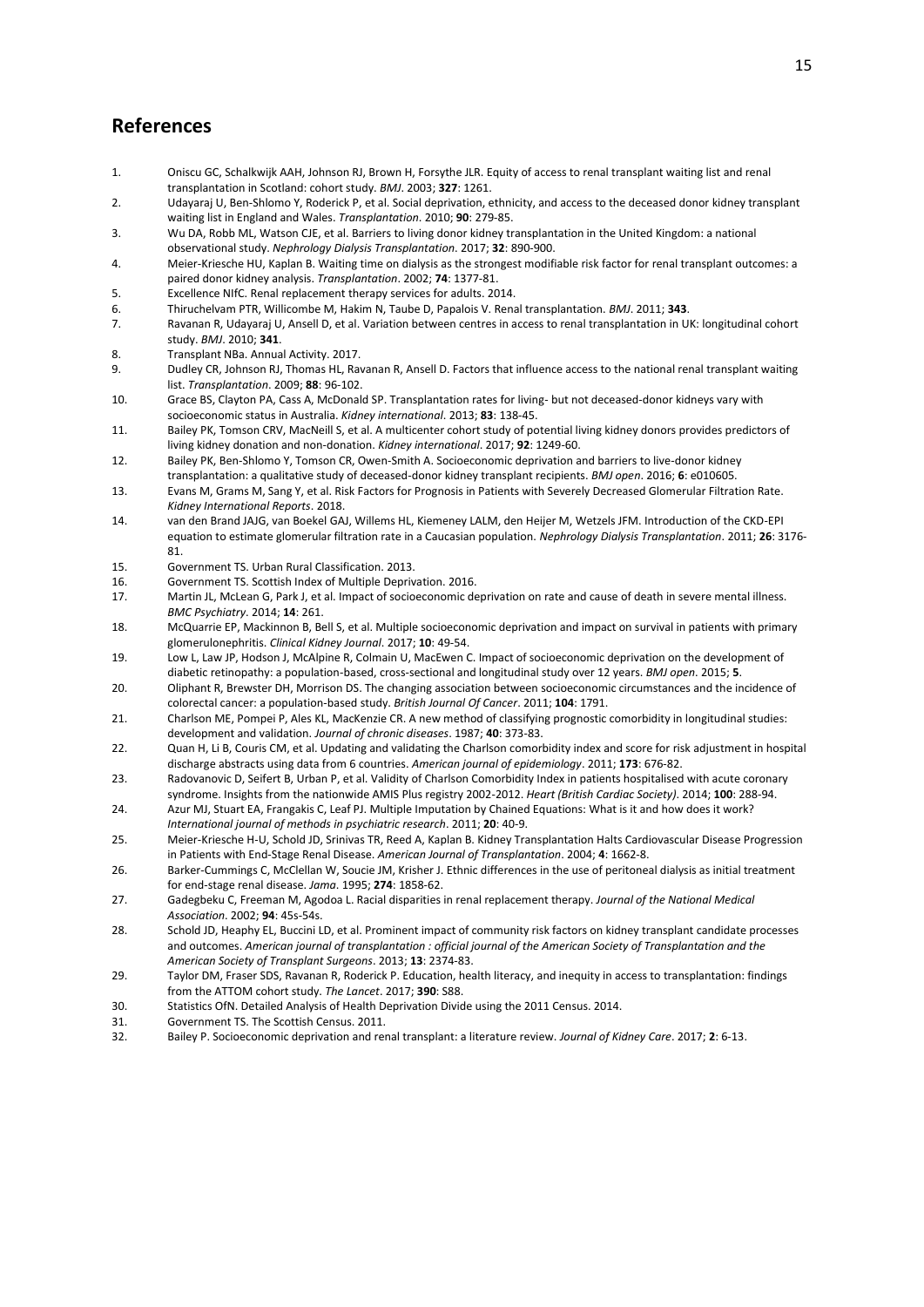# **Tables**

# **Table 1**

|                                            | <b>Total</b>       | <b>No ESKD</b>     | <b>Other RRT</b>   | <b>PET</b>         |         |
|--------------------------------------------|--------------------|--------------------|--------------------|--------------------|---------|
|                                            | $n = 7765$         | $n = 6467$         | $n = 1185$         | $n = 113$          | p value |
| <b>SIMD</b>                                | $4 \pm 5$          | $4 \pm 5$          | $4 \pm 5$          | $5 \pm 7$          | 0.003   |
| BMI ( $kg/m2$ )                            | $28.5 \pm 7.8$     | $28.6 \pm 7.6$     | $27.7 \pm 8.7$     | $25.6 \pm 6.6$     | 0.003   |
| Referral creatinine (µmol/L)               | $163.3 \pm 79.0$   | $159.3 \pm 70.3$   | $199.0 \pm 128.4$  | $178.0 \pm 157.7$  | < 0.001 |
| Referral age (years)                       | $68.9 \pm 19.1$    | $70.7 \pm 17.2$    | $58.4 \pm 24.2$    | $36.5 \pm 19.5$    | < 0.001 |
| Referral eGFR (ml/min/1.73m <sup>2</sup> ) | $36.7 \pm 23.0$    | $37.5 \pm 22.3$    | $30.6 \pm 26.2$    | $39.7 \pm 39.8$    | 0.001   |
| Referral BP (mmHg)                         | $148/77 \pm 34/19$ | $147/76 \pm 34/19$ | $150/82 \pm 34/18$ | $138/82 \pm 32/17$ | < 0.001 |
| Referral uPCR (mg/mmol)                    | $54.5 \pm 140.4$   | $43.8 \pm 106.3$   | $168.7 \pm 326.4$  | $93.2 \pm 184.8$   | < 0.001 |
| eGFR at RRT (ml/min/1.73m <sup>2</sup> )   | na                 | na                 | $7.04 \pm 3.8$     | $9.3 \pm 5.7$      | < 0.001 |
| Time to RRT (years)                        | na                 | na                 | $4.9 \pm 7.2$      | $8.7 \pm 12.1$     | < 0.001 |
| Cardiovascular disease (%)                 | 30                 | 32                 | 23                 | 6                  | < 0.001 |
| Diabetes (%)                               | 36                 | 37                 | 37                 | 15                 | < 0.001 |
| Malignancy (%)                             | 14                 | 17                 | 12                 | 3                  | 0.004   |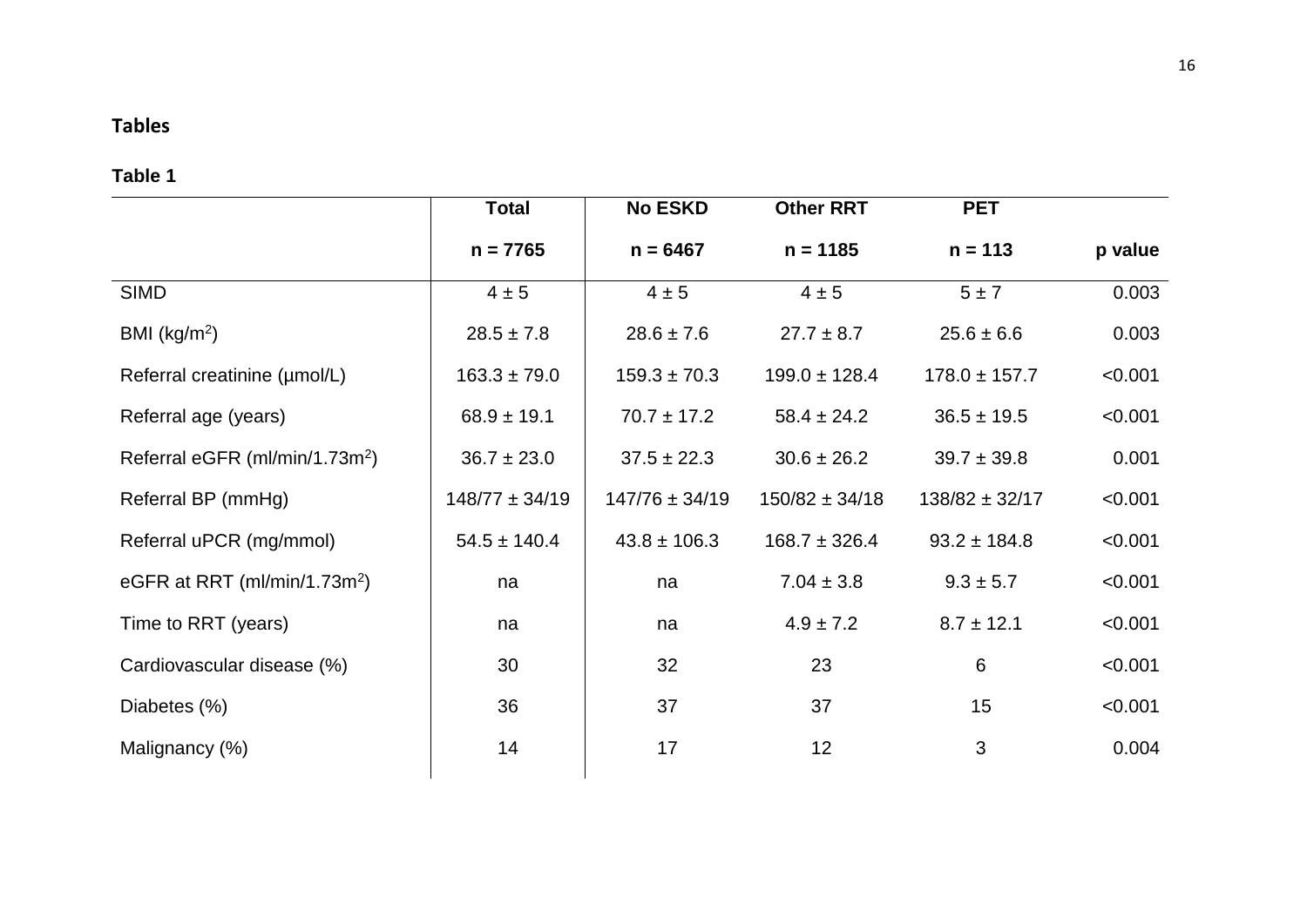| Charlson comorbidity index |  |  | :0.00 $^{\circ}$<br>( ) ~ |
|----------------------------|--|--|---------------------------|
|                            |  |  |                           |

**Table 1** Baseline characteristics. P values refer to a comparison of patients receiving pre-emptive transplantation versus those receiving other modalities of renal replacement therapy. ESKD = End stage kidney disease, RRT = Renal replacement therapy, PET = Pre-emptive transplant, SIMD = Scottish Index of Multiple Deprivation, BMI = Body mass index, eGFR = Estimated glomerular filtration rate, uPCR = Urinary protein to creatinine ratio**.**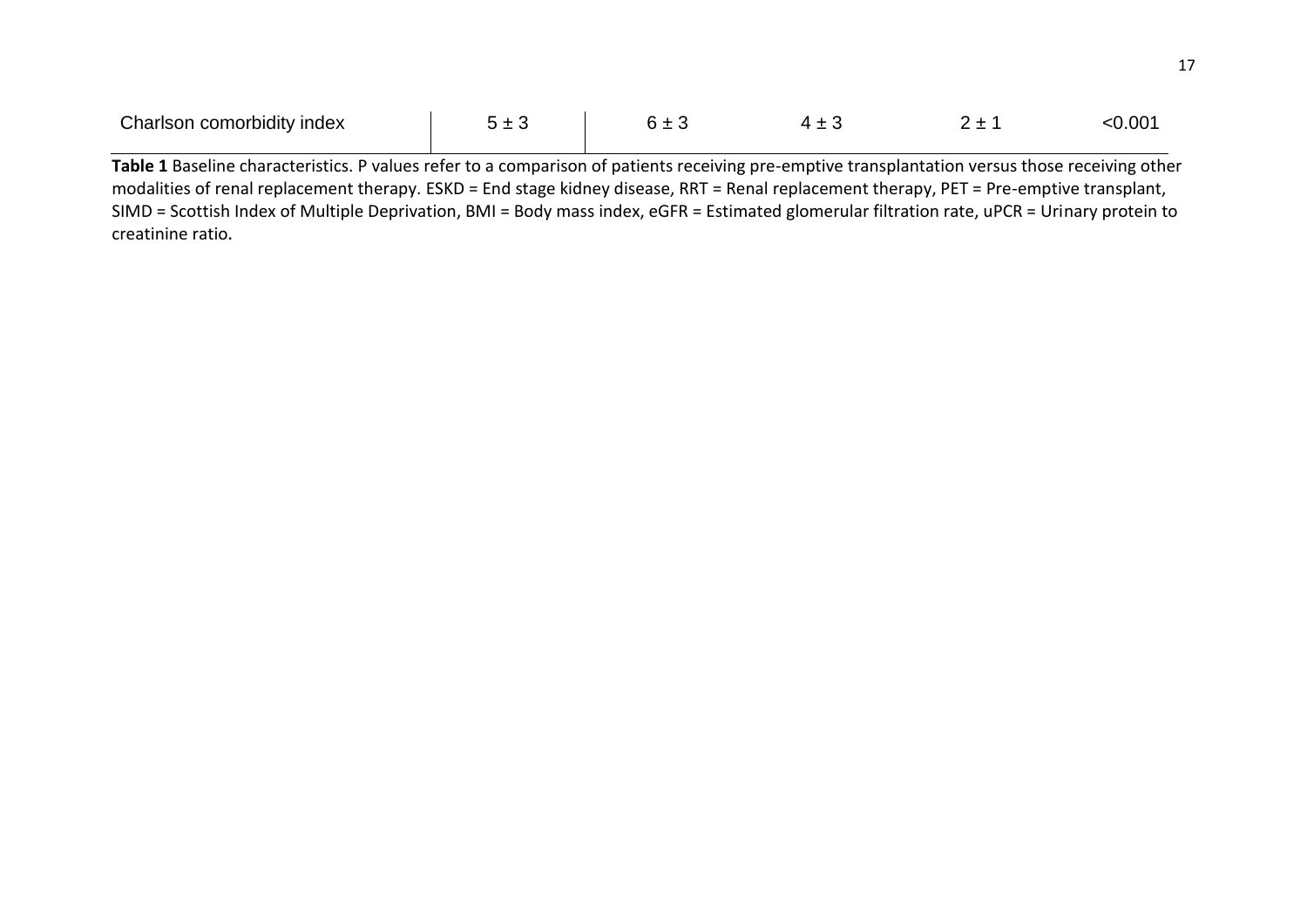| abr |  |
|-----|--|
|-----|--|

|                                            | SIMD>3             | SIMD≤3             |                |
|--------------------------------------------|--------------------|--------------------|----------------|
|                                            | $n = 4170$         | $n = 3454$         | p value        |
| <b>SIMD</b>                                | $7 \pm 4$          | $2 \pm 1$          | < 0.001        |
| BMI ( $kg/m2$ )                            | $28.1 \pm 7.3$     | $29.0 \pm 8.4$     | < 0.001        |
| Referral creatinine (µmol/L)               | $164.0 \pm 79.7$   | $162.7 \pm 77.0$   | 0.24           |
| Referral age (years)                       | $69.3 \pm 19.1$    | $68.7 \pm 19.0$    | 0.02           |
| Referral eGFR (ml/min/1.73m <sup>2</sup> ) | $36.3 \pm 23.1$    | $37.0 \pm 22.8$    | 0.18           |
| Referral BP (mmHg)                         | $148/78 \pm 35/18$ | $148/77 \pm 34/19$ | 0.69           |
| Referral uPCR (mg/mmol)                    | $51.7 \pm 130.4$   | $57.0 \pm 192.2$   | 0.003          |
| Cardiovascular disease (%)                 | 28                 | 32                 | < 0.001        |
| Diabetes (%)                               | 35                 | 38                 | 0.001          |
| Malignancy (%)                             | 17                 | 15                 | 0.01           |
| Charlson comorbidity index                 | $5 \pm 3$          | $6 \pm 3$          | 0.98           |
| Hospital HD (%)                            | 72                 | 84                 | $\sqrt{0.001}$ |
| Home HD (%)                                | 1                  | 0.7                | 0.38           |
| Peritoneal dialysis (%)                    | 17                 | 9                  | < 0.001        |
| Transplant (%)                             | 10                 | 6                  | 0.02           |
| Live $(\%)$                                | $\overline{7}$     | 3                  | 0.004          |

**Table 2** Baseline parameters of patients with SIMD decile less than or equal to three in comparison to the remainder of the cohort. The proportional uptake of each RRT modality refers to those patients reaching ESKD. BMI = Body mass index, eGFR = Estimated glomerular filtration rate, BP = Blood pressure, uPCR = Urinary protein to creatinine ratio, HD = Haemodialysis, SIMD = Scottish Index of Multiple Deprivation.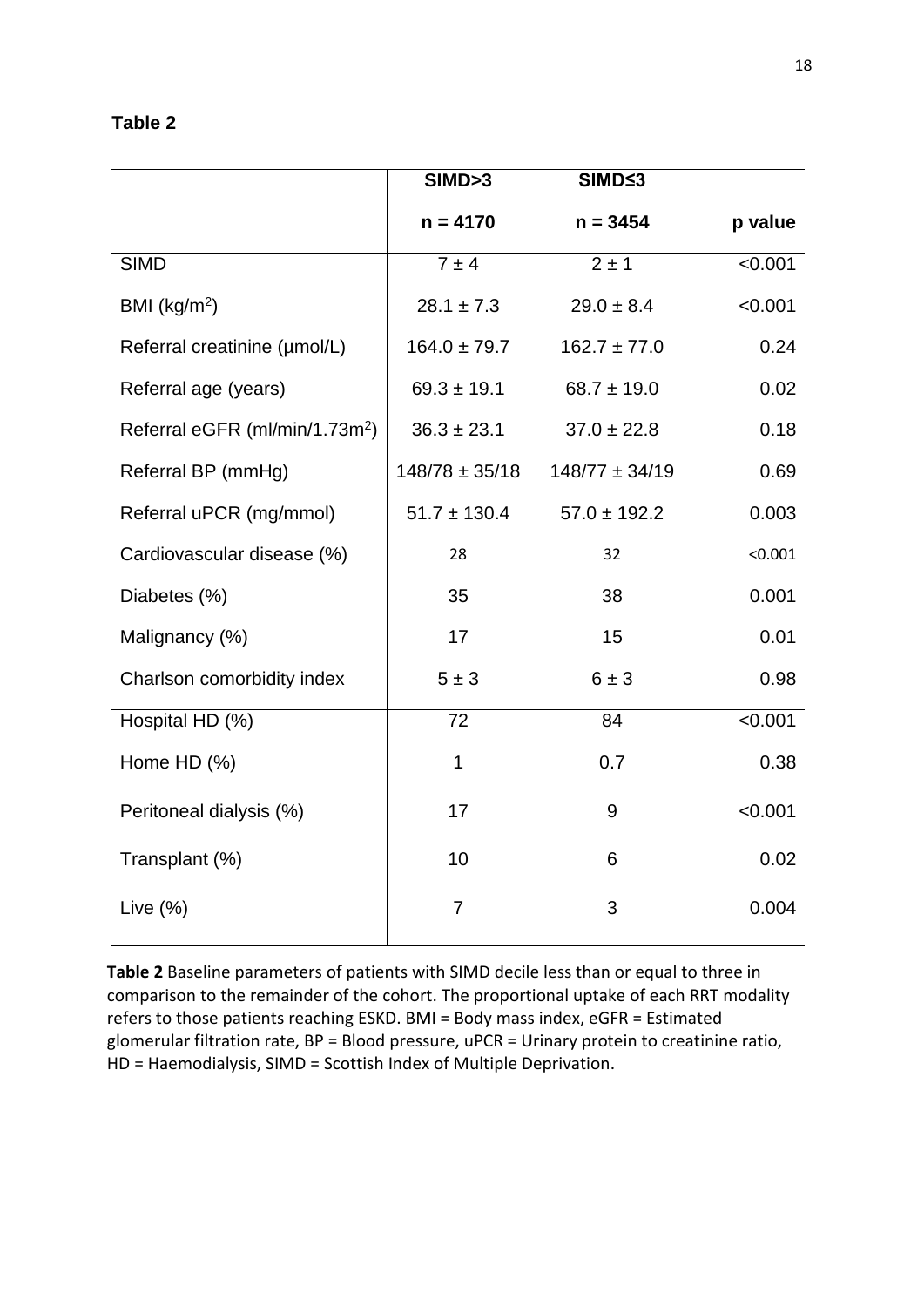# **Table 3**

|              |                                            |                  | <b>CSH</b> |            | <b>SHR</b> |            |
|--------------|--------------------------------------------|------------------|------------|------------|------------|------------|
| <b>Event</b> | <b>Predictor</b>                           | <b>Increment</b> | <b>HR</b>  | 95% CI     | <b>HR</b>  | 95% CI     |
| <b>ESKD</b>  | Female                                     |                  | 1.00       | 0.89, 1.12 | 1.01       | 0.90, 1.14 |
|              | <b>SIMD</b>                                | 1                | 0.99       | 0.97, 1.01 | 1.00       | 0.98, 1.02 |
|              | Cardiovascular disease                     |                  | 0.79       | 0.68, 0.90 | 0.85       | 0.73, 0.98 |
|              | Malignancy                                 |                  | 0.76       | 0.64, 0.90 | 0.84       | 0.70, 0.99 |
|              | <b>Diabetes</b>                            |                  | 1.35       | 1.20, 1.52 | 1.18       | 1.05, 1.34 |
|              | Referral age (years)                       | 10               | 0.72       | 0.69, 0.75 | 0.58       | 0.56, 0.60 |
|              | Referral eGFR (ml/min/1.73m <sup>2</sup> ) | 10               | 0.69       | 0.66, 0.71 | 0.75       | 0.72, 0.78 |
|              | Referral systolic BP (mmHg)                | 10               | 1.03       | 1.02, 1.04 | 1.03       | 1.02, 1.04 |
|              | Referral uPCR (mg/mmol)                    | 100              | 1.03       | 1.02, 1.03 | 1.04       | 1.02, 1.05 |
| <b>Death</b> | Female                                     |                  | 0.95       | 0.89, 1.03 | 0.97       | 0.90, 1.04 |
|              | <b>SIMD</b>                                | 1                | 0.97       | 0.95, 0.98 | 0.97       | 0.96, 0.98 |
|              | Cardiovascular disease                     |                  | 1.22       | 1.13, 1.31 | 1.33       | 1.24, 1.43 |
|              | Malignancy                                 |                  | 1.19       | 1.09, 1.30 | 1.25       | 1.14, 1.37 |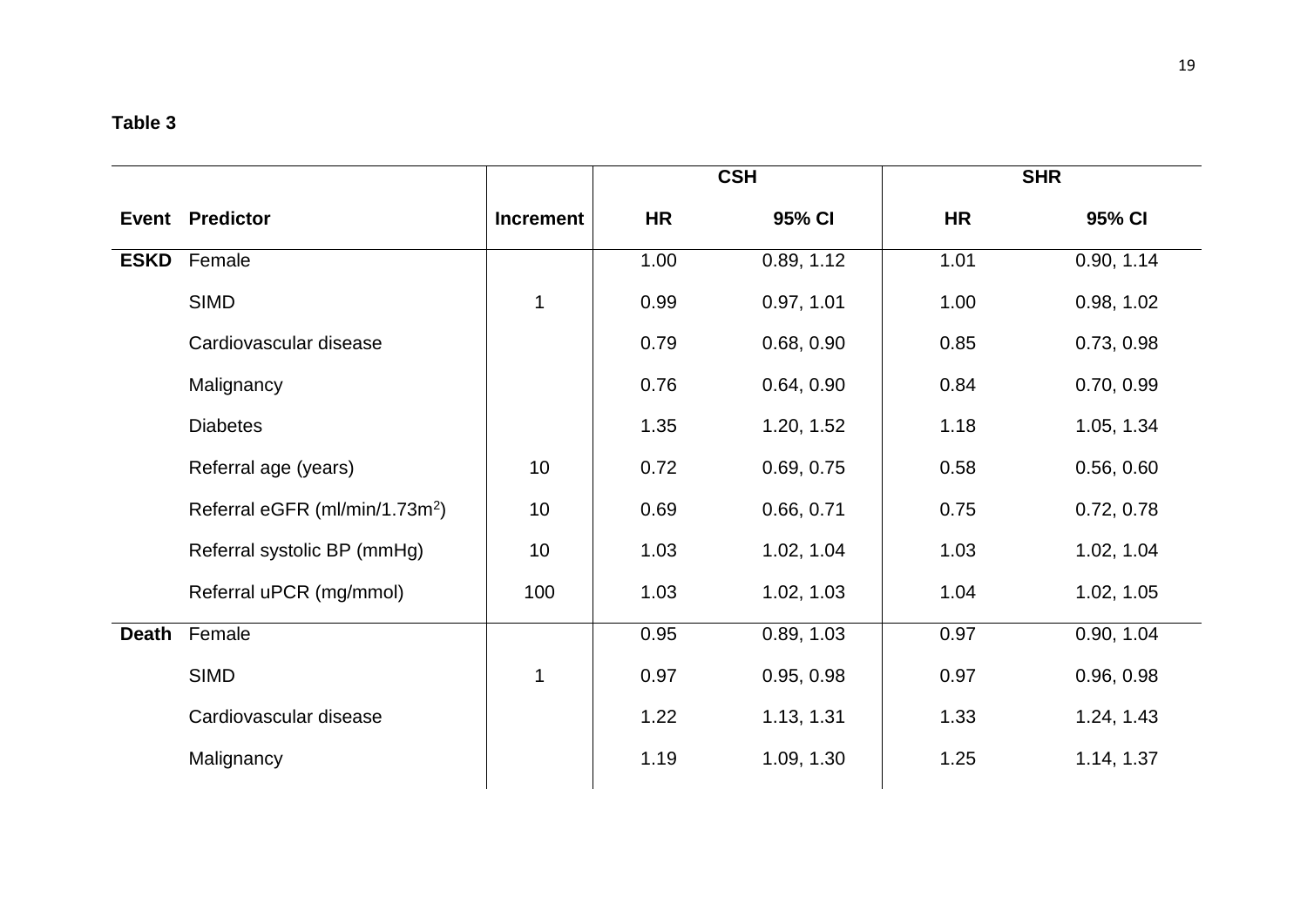| <b>Diabetes</b>                            |     | 1.37 | 1.27, 1.47 | 1.45 | 1.07, 1.24 |
|--------------------------------------------|-----|------|------------|------|------------|
| Referral age (years)                       | 10  | 2.23 | 2.14, 2.23 | 1.82 | 1.75, 1.89 |
| Referral eGFR (ml/min/1.73m <sup>2</sup> ) | 10  | 0.90 | 0.87, 0.92 | 0.99 | 0.96, 1.01 |
| Referral systolic BP (mmHg)                | 10  | 0.98 | 0.97, 0.99 | 0.98 | 0.96, 0.99 |
| Referral uPCR (mg/mmol)                    | 100 | 1.02 | 1.01, 1.02 | 1.01 | 1.00, 1.02 |

**Table 3** Regression analysis of the covariables associated with progression to death or end stage kidney disease, by the cause specific hazards model, and Fine and Gray's subdistribution hazards model. SIMD = Scottish Index of Multiple Deprivation, eGFR = Estimated glomerular filtration rate, BP = Blood pressure, uPCR = Urinary protein to creatinine ratio, CSH = Cause specific hazard, SHR = Subdistribution hazard ratio, ESKD = End stage kidney disease, HR = Hazard ratio.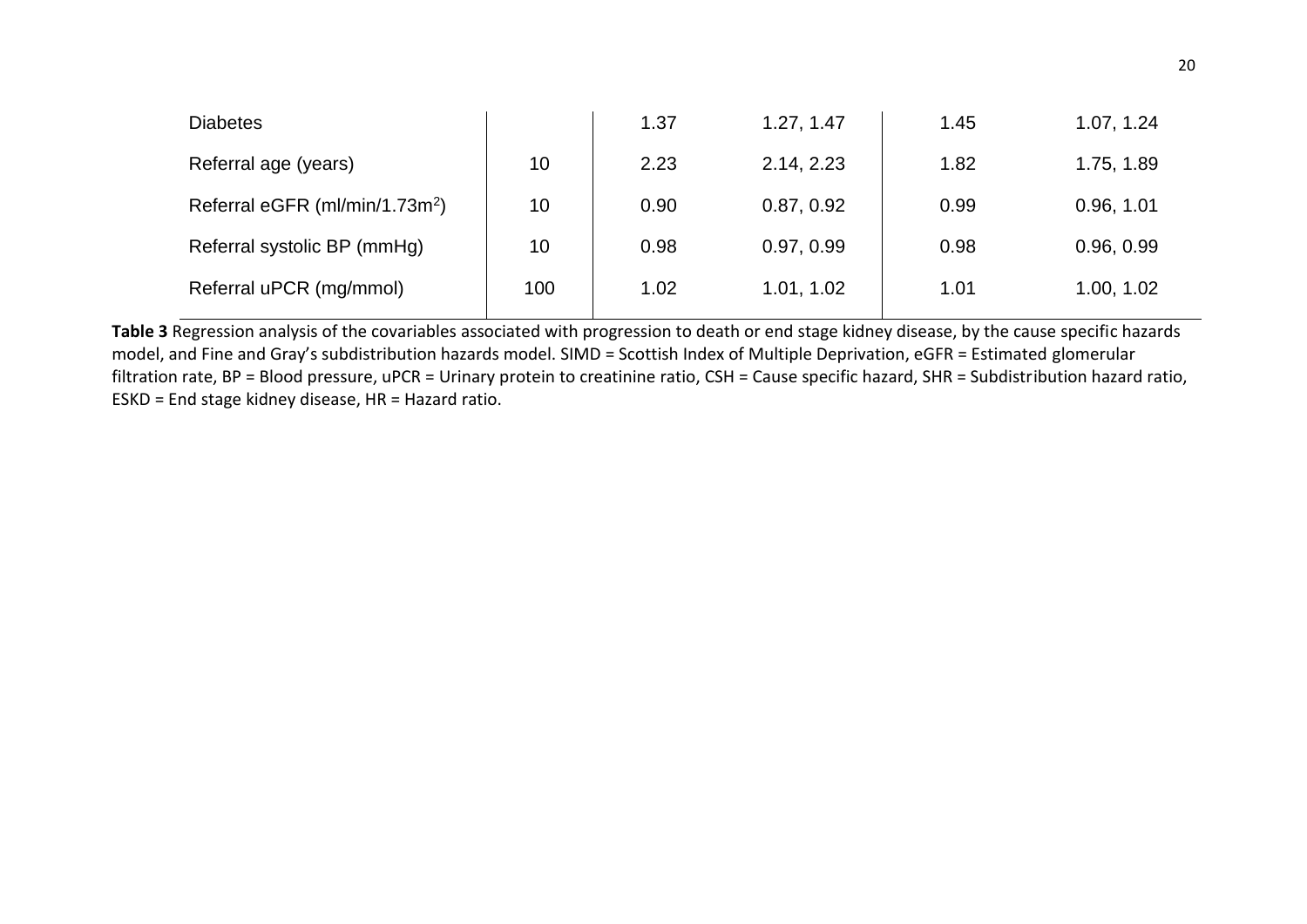# **Table 4**

| <b>Variable</b>                            | <b>Increment</b> | <b>OR</b> | 95% CI     | p value |
|--------------------------------------------|------------------|-----------|------------|---------|
| <b>SIMD</b>                                | 1                | 1.14      | 1.06, 1.23 | < 0.001 |
| <b>Diabetes</b>                            |                  | 0.56      | 0.31, 0.99 | 0.05    |
| Malignancy                                 |                  | 0.28      | 0.08, 0.94 | 0.04    |
| Cardiovascular disease                     |                  | 0.54      | 0.24, 1.24 | 0.16    |
| Referral eGFR (ml/min/1.73m <sup>2</sup> ) | 10               | 0.88      | 0.82, 0.95 | 0.001   |
| Referral age (years)                       | 10               | 0.57      | 0.49, 0.67 | < 0.001 |
| Referral systolic BP (mmHg)                | 10               | 0.95      | 0.87, 1.04 | 0.36    |
| Referral uPCR (mg/mmol)                    | 100              | 0.84      | 0.75, 0.95 | 0.004   |
| <b>SIMD</b>                                | 1                | 1.14      | 1.06, 1.23 | < 0.01  |
| Charlson comorbidity index                 | 1                | 0.82      | 0.70, 0.97 | 0.02    |
| Referral eGFR (ml/min/1.73m2)              | 10               | 0.87      | 0.81, 0.94 | < 0.001 |
| Referral age (years)                       | 10               | 0.59      | 0.49, 0.71 | < 0.001 |
| Referral systolic BP (mmHg)                | 10               | 0.96      | 0.87, 1.05 | 0.36    |
| Referral uPCR (mg/mmol)                    | 100              | 0.84      | 0.75, 0.95 | 0.004   |

**Table 4** Multiple logistic regression analysis of the covariable influencing pre-emptive kidney transplantation. SIMD = Scottish Index of Multiple Deprivation, eGFR = Estimated glomerular filtration rate, BP = Blood pressure, uPCR = Urinary protein to creatinine